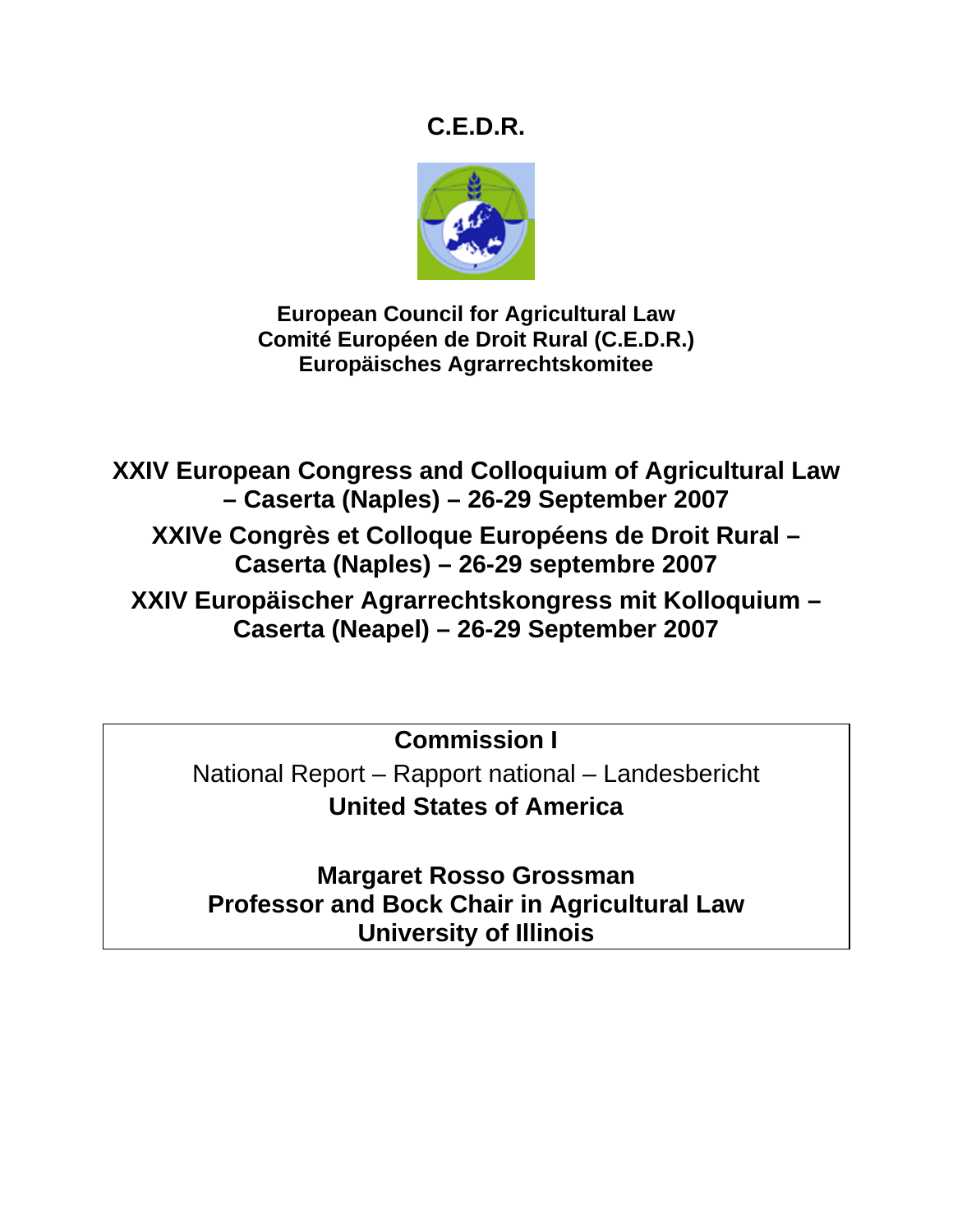# **XXIV European Agricultural Law Congress and Colloquium European Council for Agricultural Law Caserta (Naples), Italy, 26-29 September 2007**

# **Commission I**

# **Agricultural Policy, New Rules of WTO, and Regional Equilibrium\***

# **Prof. dr. Margaret Rosso Grossman Bock Chair in Agricultural Law University of Illinois, USA**

## **I. Agriculture and Trade in the United States**

Agricultural policy in the United States promotes both production of food and fiber and trade in agricultural products. Much of the nation's land is devoted to agriculture, and many US farm products are sold or donated in other countries. US agricultural policy is set out in comprehensive Farm Bills enacted every five years and in other legislation. Those laws, and their accompanying regulations, authorize financial and other support for producers, help to protect farmers from the vagaries of nature and other risks, encourage conservation, and adopt other policies.

This report briefly presents information about land use, agricultural production, and trade in the US, and it describes some of the legislation that governs support for producers and agricultural trade. The report then focuses on US agricultural support and the World Trade Organization (WTO), in particular the 2005 cotton case and its possible implications. The report discusses several important Regional Trade Agreements and their impact in the US. Finally it addresses two important, concurrent negotiations -- the WTO Doha Development Round negotiations on the Agreement on Agriculture and deliberations in the US Congress on the 2007 Farm Bill.

## **A. Land**

The United States has a total land area of about 2.3 billion acres (one hectare is 2.469 acres). The federal government owns about 28% of US land (635 million acres, most in Alaska and the West). State and local governments own about 9%, and the Bureau of Indian Affairs holds about 2%. More than 60% of US land is privately owned, as is 99% of US cropland.<sup>[1](#page-1-0)</sup>

The Economic Research Service (ERS), part of the US Department of Agriculture (USDA) has compiled estimates of major land uses since 1922, with consistent data compiled since 1945. In 2002, the latest year for which data are available, the ERS calculated that about 1.2 billion acres (almost 52% of total land) was used for all agricultural purposes. This includes cropland, grassland pasture and range, grazed forest land, and land in farm homes, roads, and lanes. In the 48 contiguous states, forest-use land constituted 29.5% of total land; grassland

<span id="page-1-0"></span> $\overline{\phantom{a}}$  1 Lubowski, Ruben N. et al., *Major Uses of Land in The United States, 2002*, at 35-36, ERS, USDA, EIB 14 (2006). Almost 1.4 million acres are privately owned.

 <sup>\*</sup> This material is based on work supported by the Cooperative State Research, Education and Extension Service, US Department of Agriculture, under Project No. ILLU-470-309. Thanks to Jessica John Bowman for research assistance.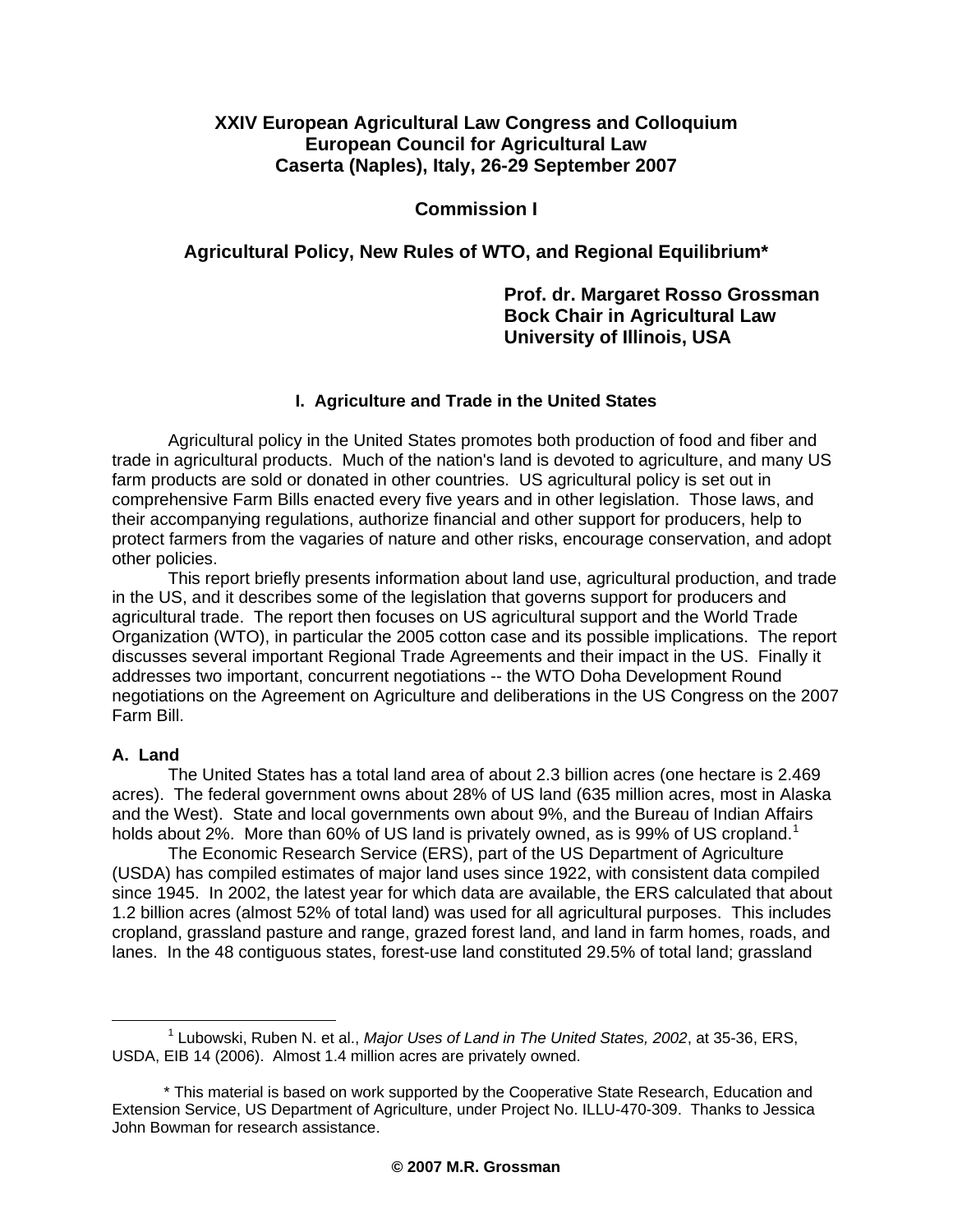pasture and range, 30.8%; and cropland, 23.3%. Urban uses accounted for only 3% of total US  $land<sup>2</sup>$  $land<sup>2</sup>$  $land<sup>2</sup>$ 

#### **B. Production**

Agriculture adds significant value to the US economy. In 2004, the value added from the US agricultural sector was \$279 billion; the value of crop production was \$124 billion; livestock,  $$124.6$  billion.<sup>[3](#page-2-1)</sup>

The US is the world's largest producer of many agricultural commodities. In 2005, the US ranked first in world production of corn and soybeans and third in wheat production. The US was the largest producer of cattle, chicken, pig, and turkey meat, as well as other commodities. It ranked in the top three world producers in 44 commodities, including many fruits and vegetables, as well as grains and animal products. $4\,$  $4\,$  US farmers raise a large share of the world's grain commodities. In 2005, for example, the US produced 282 million metric tons of corn for grain, 41.1% of world production. The 84 million metric tons of soybeans were 37.9% of world production. Wheat production of 57 million metric tons was only 9.2% of world production.[5](#page-2-3)

#### **C. Trade**

For many years, the US was the world's largest exporter of agricultural products<sup>[6](#page-2-4)</sup> and, as a sector, often has a trade surplus. US agricultural products help to feed the 96% of world consumers who live in other nations.<sup>[7](#page-2-5)</sup> The value of agricultural exports in 2005 was almost \$63 billion. Grain and feed (\$16.5 billion) and oilseeds and their products (\$10.3 billion) together accounted for over 42% of total agricultural exports. Exports of animals and their products were \$12.2 billion, 19.4% of total US agricultural exports. Exports of corn and soybeans in 2005 (52 and 24.5 million metric tons) were 68.2% and 36.9% of world exports. Wheat exports of 27.5 million metric tons were 24.9% of world exports. The European Union accounted for 10.9% of 2005 US agricultural exports (\$6.8 billion). Asia received 35.7% of total agricultural exports (\$22.5 billion); Latin America (7.1%) and Mexico (14.9%), together 21% (\$13.8 billion). Canada accounted for 16.[8](#page-2-6)% (\$10.6 billion). Africa purchased only  $4.4\%$  of the total (\$2.8 billion).<sup>8</sup>

Though much of US production is exported through commercial markets, some products are exported in the form of food aid. The US supplied over 60% of worldwide tons of food aid in the period from 2000-2002. $9$ 

The US imports agricultural commodities, too. In 2005, total agricultural imports were \$59.3 billion. Fruits and vegetables account for 22.6% of these imports; meat products, grains, coffee, cocoa, wines, and malt beverages are also imported. The European Union provided

<span id="page-2-0"></span> $\overline{\phantom{a}}$  2 <sup>2</sup> See generally *id.* 

<sup>&</sup>lt;sup>3</sup> US Census Bureau, *Statistical Abstract of the United States,* at 535 (table 812) (2007).<br><sup>4</sup> Esed and Agriculture Organization of the United National Statistics Division, Major Esec

<span id="page-2-2"></span><span id="page-2-1"></span><sup>&</sup>lt;sup>4</sup> Food and Agriculture Organization of the United Nations, Statistics Division, Major Food and Agricultural Commodities and Producers (2006), http://www.fao.org/es/ess/top/country.html. 5

<sup>&</sup>lt;sup>5</sup> US Census Bureau, *supra* note 3, at 540 (table 823).

<span id="page-2-4"></span><span id="page-2-3"></span> $6$  According to a July 2007 DG-Agri publication, 2005 EU agricultural exports were higher than those of the US. In part, "the growth of EU exports reflects the strengthening of the euro against the dollar. . . . [but] regardless of currency the position of the EU as the largest exporter does not change." DG- Agri, European Commission, The Changing Face of EU Agricultural Trade, at 2, Monitoring Agritrade Policy No. 02-07 (July 2007). 7

<span id="page-2-5"></span><sup>&</sup>lt;sup>7</sup> Foreign Agricultural Service [FAS], USDA, The Importance of Agricultural Trade (Fact Sheet, Feb. 2006).

US Census Bureau, *supra* note 3, at 541 (tables 826, 827). 9

<span id="page-2-7"></span><span id="page-2-6"></span>Shahla Shapouri & Stacey Rosen, *Fifty Years of U.S. Food Aid and Its Role in Reducing World Hunger*, 2(4) AMBER WAVES 38, 40, 43 (Sept. 2004).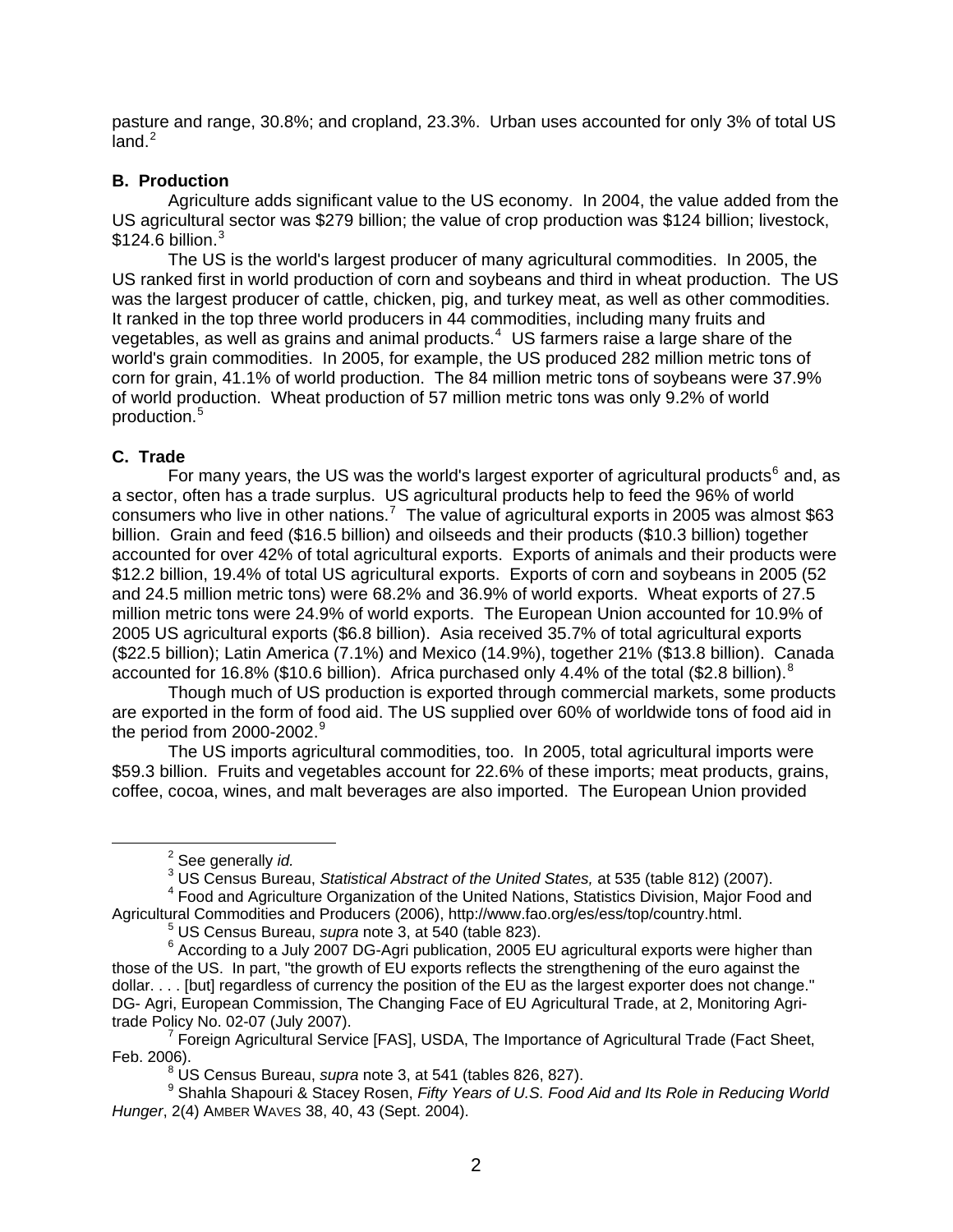22.5% of agricultural imports; Canada and Mexico, 20.7% and  $14.1\%$ <sup>[10](#page-3-0)</sup> Other individual countries represented less than 5% of imports.<sup>[11](#page-3-1)</sup>

The Foreign Agricultural Service, part of USDA, noted that agricultural trade is critical to the US: "Compared to the general economy, U.S. agriculture is twice as reliant on overseas markets."<sup>[12](#page-3-2)</sup> Bulk commodities have long been sold abroad; more recently, exports have been critical for high value products, like cattle hides, fruits, almonds and other nuts. Not surprisingly, major agricultural states rely most on exports. Trade is important for Midwest states that produce grain and soybeans, as well as for California, Washington, and Texas. Nationwide, each dollar of exports creates \$1.48 in supporting business activities, so that 2005 agricultural exports of about \$62.4 billion generated an additional \$92 billion.<sup>[13](#page-3-3)</sup>

## **II. US Agricultural Legislation**

The United States has a long tradition of support for agriculture. Starting in the 1930s, US laws authorized financial support, especially price and income support, but also programs to encourage conservation. For many years, an important goal of agricultural policy was to ensure that farm income was comparable with income of urban workers. In more recent years, several policy objectives support government involvement in agriculture. Self sufficiency in food is one rationale, though domestic food supply may not depend on agricultural policy. Reduction of various types of risk is probably more important. Drought, flood, and other natural causes often threaten farmers, but reducing risk also includes measures to ensure stability in the industry, in light of large capital investments, and price stability for farm commodities. Conservation of farmland and agricultural sustainability also drive agricultural policy.<sup>[14](#page-3-4)</sup>

The Agricultural Adjustment Act of 1938 and the Agricultural Act of 1949, much amended, continue to govern many aspects of agricultural policy. Congress enacts a major Farm Bill every few years (e.g., 1985, 1990, 1996, and 2002, with another expected in 2007), and supplementary legislation addresses specific needs. Sometimes these laws make only minor adjustments in federal policy. On other occasions, the Farm Bill signals a more significant change of direction.[15](#page-3-5) Agencies of the USDA implement most federal farm programs; the Farm Service Agency and the Natural Resources Conservation Service play major roles.

Commodity programs are a core component of US domestic support for agriculture and, since 1985,<sup>[16](#page-3-6)</sup> have become more market oriented. The 1996 Farm Bill,<sup>[17](#page-3-7)</sup> enacted after agreement of the Uruguay Round Agreement on Agriculture (URAA), took important steps toward market orientation and cost control by introducing production flexibility contracts that decoupled important income support from production. It based payments on enrolled acreage and allowed producers to plant most crops on contract land.<sup>[18](#page-3-8)</sup> Thereafter, low commodity prices

<span id="page-3-1"></span><span id="page-3-0"></span> $10$  The North American Free Trade Agreement, between the US, Canada, and Mexico, helps to explain the level of trade. See *infra* text accompanying notes 75-87.<br><sup>11</sup> US Census Bureau, *supra* note 3, at 539 (tables 821, 822).<br><sup>12</sup> FAS, *supra* note 7.<br><sup>13</sup> Id.

<span id="page-3-4"></span><span id="page-3-3"></span><span id="page-3-2"></span><sup>&</sup>lt;sup>14</sup> Otto Doering & Joe L. Outlaw, *The Evolution of the Rationale for Government Involvement in*<br>Agriculture, 21(4) CHOICES 221, 223-24 (2006).

<span id="page-3-5"></span><sup>&</sup>lt;sup>15</sup> For more information on US farm legislation, see the resources provided by the USDA<br>Economic Research Service, available at http://www.ers.usda.gov.

<span id="page-3-7"></span><span id="page-3-6"></span><sup>&</sup>lt;sup>16</sup> Food Security Act, Pub. L. 99-198, 99 Stat. 1354 (1985).<br><sup>17</sup> Federal Agricultural Improvement and Reform Act (FAIR) of 1996, Pub. L. 104-127, 110 Stat.<br>888 (1996).

<span id="page-3-8"></span> $18$  FAIR ended deficiency payments (price-sensitive payments based on target prices) and authorized production flexibility contracts for wheat, feed grains (corn, grain sorghum, barley, oats) rice, and upland cotton. Eligible producers entered contracts for a 7-year period (1996-2002), and total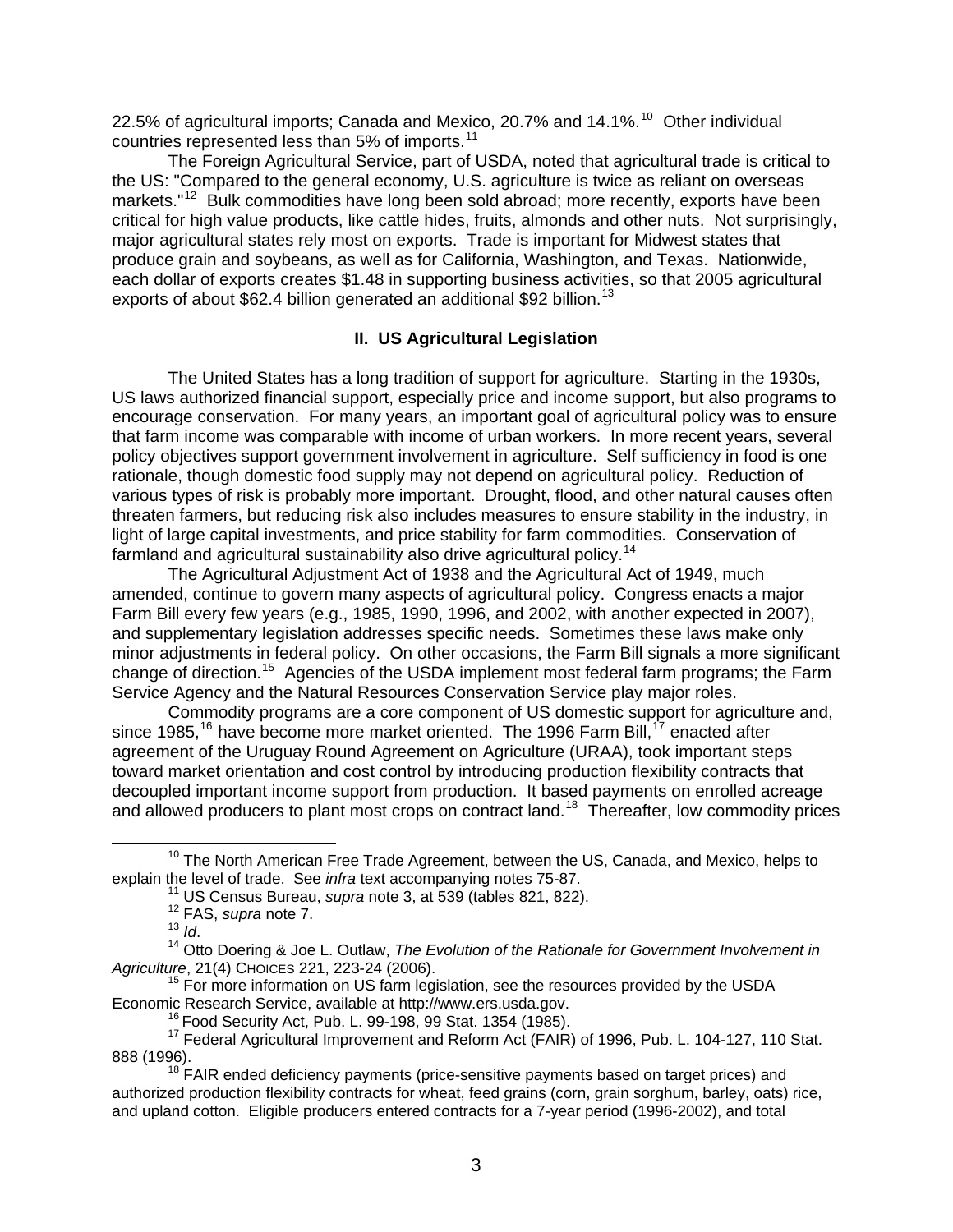and declines in farm incomes led to enactment of emergency assistance measures, including market loss assistance.<sup>[19](#page-4-0)</sup>

Under the [20](#page-4-1)02 Farm Bill, $^{20}$  drafted during a period of budget surplus, farm subsidies increased, $^{21}$  $^{21}$  $^{21}$  and commodity programs account for a majority of agricultural spending. Three high-profile income support programs for major commodities are direct payments, counter-cyclical payments, and marketing assistance loans.<sup>[22](#page-4-3)</sup> Producers have few limitations on their choice of crops,  $23$  but fruits, most vegetables, tree nuts, and wild rice are prohibited, unless destroyed before harvest. Program land must remain in agricultural (or fallow) uses. Participation in farm programs is voluntary, but many producers depend on these programs. Farms that receive some type of government payment (including conservation payments) operate on 86% of US cropland.<sup>[24](#page-4-5)</sup> In 2005, about 43% of farms received government payments, but the majority of payments (59.5%) went to about 9.7% of the largest farms, in gross receipts. Government payments were 7.6% of gross cash income for all farm types in  $2005.<sup>25</sup>$  $2005.<sup>25</sup>$  $2005.<sup>25</sup>$ 

*Direct payments*, at a fixed rate for each commodity, replaced the production flexibility contracts of prior law. Traditional farm program crops -- feed grains, wheat, rice, and cotton - qualify, as do oilseeds and peanuts. Direct payments depend on the farm's payment acres  $(85\%$  of acreage base)<sup>[26](#page-4-7)</sup> and historical yields; they are decoupled from current production or market prices.<sup>[27](#page-4-8)</sup> *Counter-cyclical payments* (CCPs) provide a safety net when the "effective price" (the sum of the direct payment rate plus the higher of the national average market price or loan rate) for a commodity is less than the pre-determined target price. The payment rate is the difference between the statutory target price and the effective price. Payments are not tied to current production, but are based on the farm's payment acres and historical yields.<sup>[28](#page-4-9)</sup> CCPs

payments were over \$35 billion. For more detail, see Paul C. Westcott et al., The 2002 Farm Act: Provisions and Implications for Commodity Markets, at 2-3, ERS, USDA, AIB 778 (2002).<br><sup>19</sup> See 7 USC § 1421 note.<br><sup>20</sup> Farm Security and Rural Investment Act (FSRIA), Pub. L. 107-171, 116 Stat 134 (2002).

 $\overline{a}$ 

<span id="page-4-2"></span><span id="page-4-1"></span><span id="page-4-0"></span><sup>21</sup> Daniel A. Sumner, Boxed In: Conflicts between U.S. Farm Policies and WTO Obligations, at 4 (Center for Trade Policy Studies, TPA No. 32, 2005).

<span id="page-4-4"></span><span id="page-4-3"></span> $^{22}$  The 2002 Farm Bill also includes commodity programs for peanuts, sugar, and dairy.<br> $^{23}$  7 USC § 7916. Lentils, mung beans, and dry peas are permitted. The Farming Flexibility Act of 2005, S. 1038, 109<sup>th</sup> Cong., 1<sup>st</sup> Sess., would have ended the restrictions, but was not enacted. Fruit and vegetable growers, who do not receive commodity payments, opposed the change. See Matthew C. Porterfield, *U.S. Farm Subsidies and the Expiration of the WTO's Peace Clause*, 27(4) U. PA. J. INT'L

<span id="page-4-5"></span>ECON. L. 999, 1027 (2006).<br><sup>24</sup> Roger Claassen et al., Environmental Compliance in U.S. Agricultural Policy: Past Performance<br>and Future Potential, at 4-5, ERS, USDA, AER 832 (2004).

<span id="page-4-6"></span><sup>25</sup> ERS, USDA, Government Payments and the Farm Sector: Who Benefits and How Much?, http://www.ers.usda.gov/Briefing/FarmPolicy/gov-pay.htm (updated 23 Apr. 2007).<br><sup>26</sup> Producers had a one-time opportunity to update their acreage base for direct and counter-

<span id="page-4-7"></span>cyclical payments, 7 USC §§ 7911, 7912, but only about 37% of producers did so. ERS, USDA, Updating base acres and payments yields (June 2003), http://www.ers.usda.gov/Briefing/farmpolicy/updating.htm.<br><sup>27</sup> 7 USC § 7913. Representative rates: wheat, \$0.52/bushel; corn, \$0.28/bushel; soybeans,

<span id="page-4-8"></span>\$0.44/bushel. Direct payments are equal to the product of the payment rate, payment acres (85% of base), and payment yield for the commodity. Direct payments were expected to be about \$5 billion per year. Mary E. Burfisher & Jeffrey Hopkins, eds., Decoupled Payments: Household Income Transfers in Contemporary U.S. Agriculture, at 9, ERS, USDA, AER 822 (2003).

<span id="page-4-9"></span> $^{28}$  7 USC § 7914. Counter-cyclical payments "institutionalize the market loss assistance payments" of prior years. Westcott et al., *supra* note 18, at iv.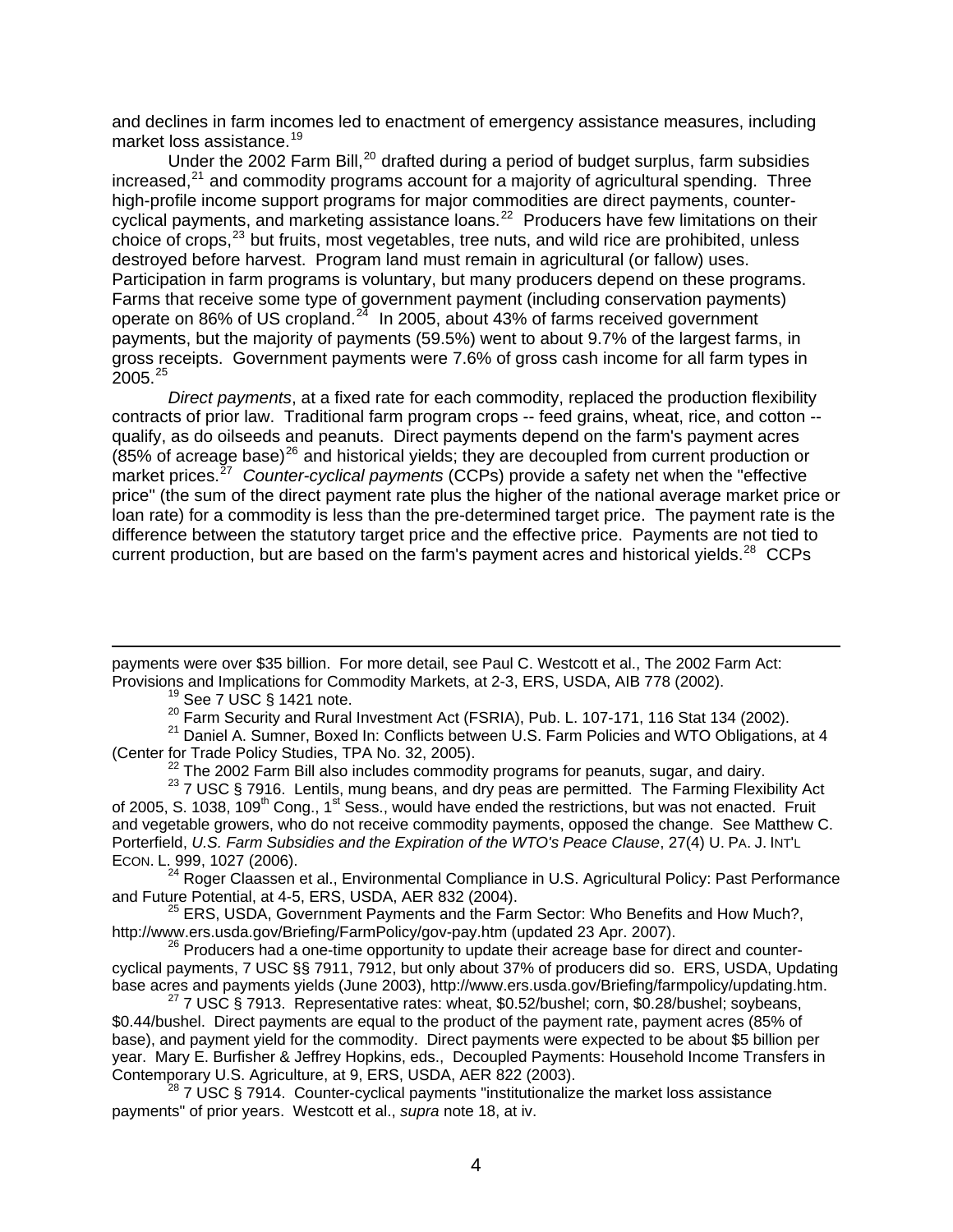help to insulate farmer from market fluctuations.[29](#page-5-0) *Marketing assistance loans* are nonrecourse interest-bearing loans from the federal government, at rates specified by statute, with harvested crops as collateral. When market prices drop below the loan rate, marketing assistance loan gains result if farmers retain the crop and repay the loan at a lower rate (permitted by statute) or forfeit the crop to the government.<sup>[30](#page-5-1)</sup> Alternatively, loan deficiency payments (equal to marketing assistance loan gains) can be paid to qualified farmers who do not have loans.<sup>[31](#page-5-2)</sup>

Some trade measures also support commodity prices. As USDA explains, "tariffs and tariff-rate quotas support commodity prices by limiting imports of lower priced products. The United States has among the lowest average tariffs on agricultural products of all [WTO] members, with average bound tariffs on agricultural goods of 12 percent."<sup>[32](#page-5-3)</sup> Higher tariffs apply to dairy, sweeteners, and tobacco. Tariff rate quotas (limits on imported goods, with a higher tariff for quantities above the limit) apply to some commodities. Export subsidies facilitate sale of commodities at prices below US market price to specific countries by awarding cash payments or commodity certificates to exporters. Export subsidies are rare. The Export Enhancement Program has applied to "small amounts of poultry exports" for only three years since 1996, and the Dairy Export Incentive Program applied until 2004 at a WTO-negotiated ceiling.<sup>[33](#page-5-4)</sup>

The Trade Act of 2002 included a special program of trade adjustment assistance for farmers and fishermen who have been harmed by competition from imports.<sup>[34](#page-5-5)</sup> The program provides technical assistance and a cash payment up to \$10,000 annually. Producers must submit a petition that demonstrates that the national average price for their commodity is less than 80 percent of the national average of the past 5 marketing years, and that increased imports contributed "importantly" to the price decline. Individual producers may receive cash benefits if requirements are met, including a net farm income lower than in the previous year.<sup>[35](#page-5-6)</sup> Relatively few producers have received assistance under the program.<sup>[36](#page-5-7)</sup>

US legislation governs other aspects of agricultural policy. The 2002 Farm Bill, for example, also governs conservation, trade, nutrition programs (e.g., food assistance), rural development, energy, forestry, crop insurance, disaster assistance, credit, and agricultural research. Cross compliance provisions link receipt of many farm payments to conservation of highly erodible land and protection of wetlands. The 2002 Farm Bill increased funding for voluntary conservation programs, especially on working lands.

7 USC §§ 7931-7934.

<span id="page-5-3"></span> $32$  ERS, USDA, Farm and Commodity Policy: Basics of U.S. Agricultural Policy, http://www.ers. usda.gov/Briefing/FarmPolicy/BasicsOfPolicy.htm (updated March 2007).<br><sup>33</sup> *Id* 

<span id="page-5-0"></span><sup>&</sup>lt;sup>29</sup> DG-Agri, European Commission, [no title], at 5, Monitoring Agri-trade Policy No. 01-05 (Mar. 2005). The Commission suggests that CCPs distort trade less than loan payments, but influence production decisions by "reducing revenue variability and risk." *Id.*

<span id="page-5-2"></span><span id="page-5-1"></span><sup>31</sup> *Id.* §§ 7935-7936. Special provisions apply to cotton. The European Commission characterizes loan deficiency payments as a program to "boost income stability at the expense of market stability and . . . an increasingly expensive method of trade-distorting support. DG Agri, *supra* note 29, at 5.

<span id="page-5-5"></span><span id="page-5-4"></span><sup>&</sup>lt;sup>34</sup> Pub. L. 107-210, 116 Stat. 933 (2002). Among other provisions, the law provided the US President with trade promotion authority, effective until 1 July 2007, and specified objectives for trade

<span id="page-5-7"></span><span id="page-5-6"></span>negotiations.<br><sup>35</sup> *Id*. §§ 141-143, codified at 19 USC §§ 2401-2401g.<br><sup>36</sup> Government Accountability Office, Trade Adjustment Assistance: New Program for Farmers Provides Some Assistance, But Has Had Limited Participation and Low Program Expenditures, at 3 (GAO-07-201, Dec. 2006). Only about 8,000 cash payments have been made, and about 13,000 producers received technical assistance from USDA.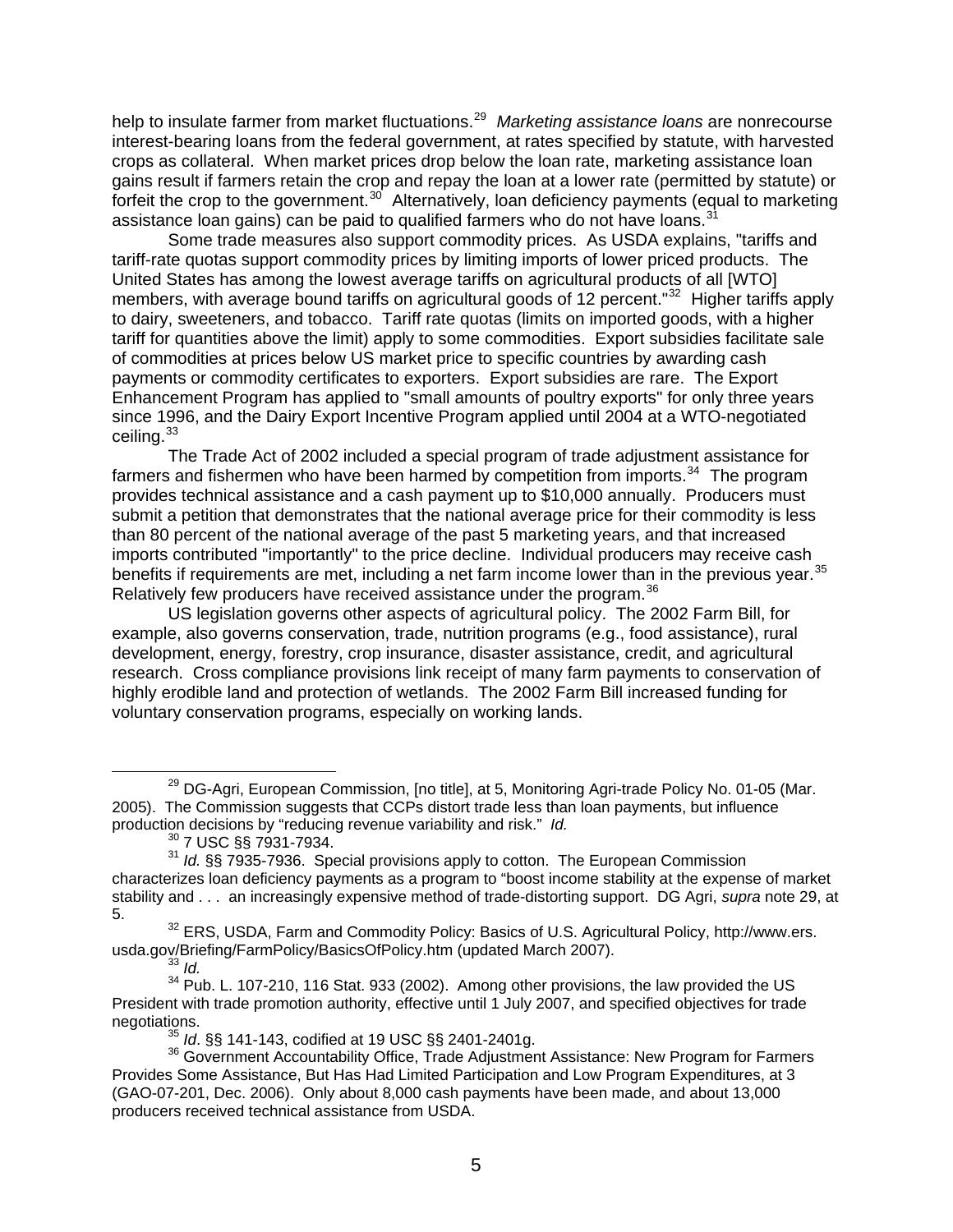Provisions of the 2002 Farm Bill expire 30 September 2007, and negotiations for the 2007 Farm Bill were underway during Spring and Summer 2007. Negotiations have been influenced by several factors, including high commodity prices (caused in part by increased production of ethanol), federal budget constraints (significant annual deficits), and the concurrent WTO negotiations.<sup>[37](#page-6-0)</sup> The WTO cotton case, discussed below, and the recent Canadian WTO challenge to US farm subsidies<sup>[38](#page-6-1)</sup> may also influence deliberations.

# **III. US Agricultural Support and the WTO**

WTO agreements finalized in 1994 have "constrained" US farm policy "to some degree."[39](#page-6-2) The Uruguay Round Agreement on Agriculture (URAA) includes provisions on market access, domestic support, and export subsidies. It is intended in part to reduce various farm subsidies that distort trade. The Agreement on Subsidies and Countervailing Measures (SCM Agreement) identifies "prohibited" and "actionable" subsidies. Export subsidies and import substitution subsidies are prohibited. Actionable subsidies distort trade and cause serious prejudice to other WTO Members. Both can be challenged under the Dispute Settlement procedure, but until 2004, the Peace Clause of the URAA limited challenges to agricultural subsidies under the SCM Agreement.<sup>[40](#page-6-3)</sup>

Under the URAA, the US, like other countries, agreed to disciplines on trade-distorting domestic support<sup>[41](#page-6-4)</sup> under a commitment to reduce its Aggregate Measure of Support (AMS -the Amber Box). US Amber Box support decreased significantly in 1995-1997, but increased in response to low market prices in 1999-2001; during those years the US reported Amber Box support below its commitment of \$19.1 billion. Minimally distorting domestic support (Green Box payments) increased. These include direct commodity payments under the 2002 Farm Bill, as well as conservation payments, and general services (research, extension, pest and disease control). Food assistance payments, rather than payments to farmers, make up the majority of Green Box payments.<sup>[42](#page-6-5)</sup>

WTO commitments continue to apply under the 2002 Farm Bill, though the US has not submitted notifications to the WTO since 2001. The 2002 Farm Bill included a provision intended to keep domestic support within the permitted AMS under the URAA. If the Secretary of Agriculture determines that support payments will exceed those limits, after reporting to Congress, the Secretary shall "to the maximum extent practicable" adjust the amount of expenditures to keep them within limits.<sup>[43](#page-6-6)</sup>

<span id="page-6-0"></span><sup>&</sup>lt;sup>37</sup> See, e.g., Timothy Josling, The Farm Bill, Doha, the Budget (and Ethanol!) (IPC Policy Focus, Farm Bill Series No. 1, Mar. 2007).

<span id="page-6-1"></span><sup>&</sup>lt;sup>38</sup> WTO, United States -- Subsidies and Other Domestic Support for Corn and Other Agricultural Products, WT/DS357/11 (8 June 2007).<br><sup>39</sup> See Stephanie Mercier & Vince Smith, *Domestic Farm Policy for 2007: Forces for Change*,

<span id="page-6-2"></span>

<span id="page-6-3"></span><sup>21(4)</sup> CHOICES 209, 209 (2006). 40 The Peace Clause is URAA, art. 13 (due restraint), which protected countries with URAAcompliant subsidies from challenge under other WTO agreements. The Peace Clause did not protect prohibited subsidies -- those contingent on export performance or on use of domestic over imported goods (WTO Agreement on Subsidies and Countervailing Measures (SCM), art. 3). For more detail, see Porterfield, *supra* note 23.

<span id="page-6-6"></span><span id="page-6-5"></span><span id="page-6-4"></span><sup>41</sup> For more detail on domestic support, see Margaret Rosso Grossman, *The Uruguay Round Agreement on Agriculture and Domestic Support*, chap. 2 in Michael N. Cardwell et al., AGRICULTURE AND

<sup>&</sup>lt;sup>42</sup> ERS, Government Payments, *supra* note 25.

<sup>43 7</sup> USC § 7991.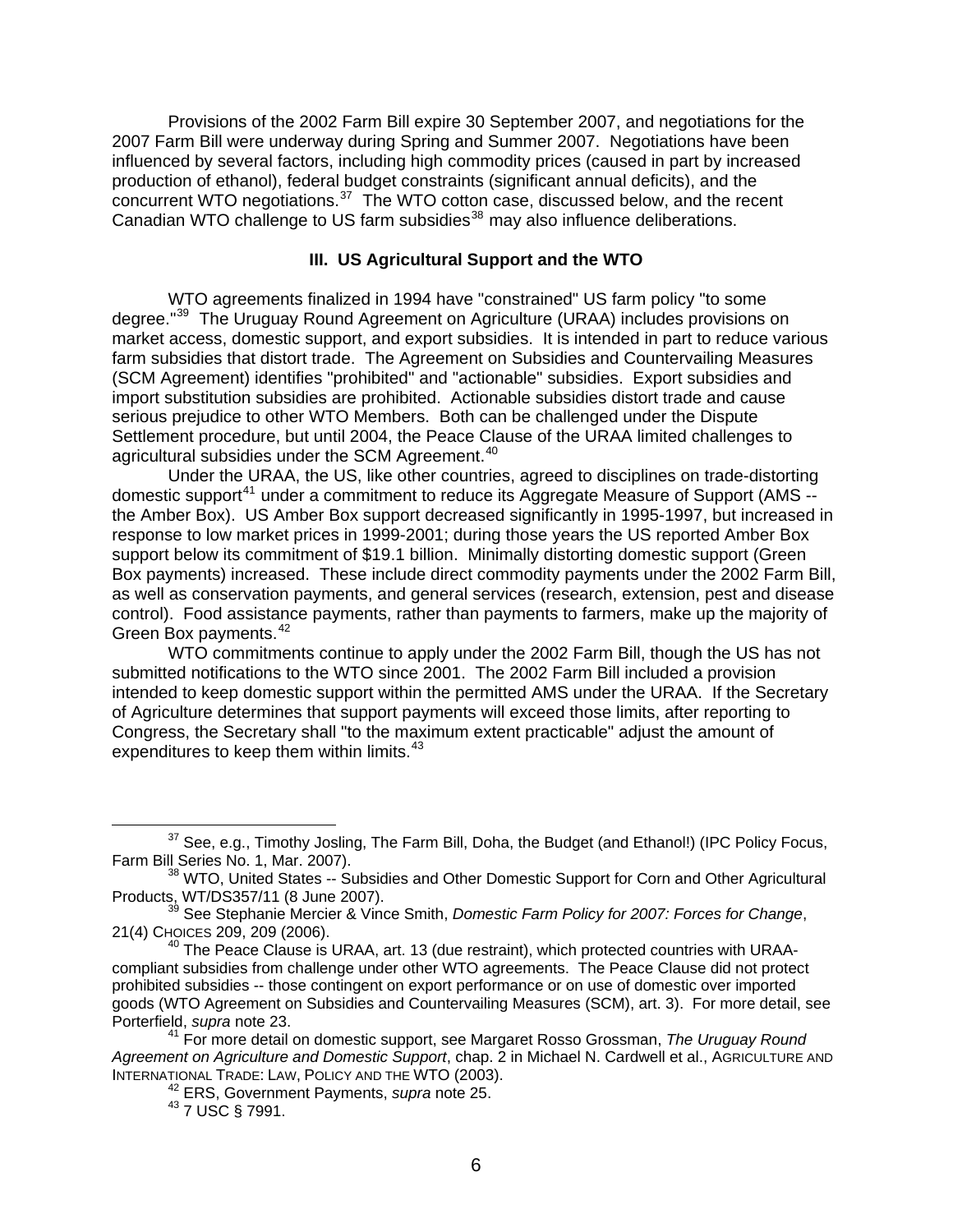The EU has expressed concern about the effect of direct and indirect support to farmers under the 2002 Farm Bill and other laws, and alleged that the law "increases significantly the trade-distorting effect of U.S. farm subsidies."<sup>[44](#page-7-0)</sup>

## **A. The Cotton Case**

Since the expiration of the URAA Peace Clause, and especially after Brazil's successful challenge to provisions of the US upland cotton program,<sup>[45](#page-7-1)</sup> US commodity subsidies may be vulnerable to WTO challenge.

Brazil's case against the US support program for upland cotton was the first WTO dispute alleging that agricultural domestic support violated the URAA. $46$  This dispute resulted in findings that seem to have implications for US farm programs: that Peace Clause violations had occurred, that several types of subsidies had caused serious prejudice, and that the Step 2 cotton program and export credit guarantees were prohibited subsidies. In May 2005, the Dispute Settlement Body (DSB) adopted the Appellate Body (AB) report (and the Panel report, as amended by the AB). $<sup>4</sup>$ </sup>

To determine if the Peace Clause applied to prevent Brazil's suit, the Panel examined US cotton payments. The Panel concluded that direct payments under the 2002 Farm Bill, as well as production flexibility contract payments under the 1996 Farm Bill, did not fit into the Green Box; they were not decoupled support because of planting restrictions on fruits, vegetables, and wild rice. Moreover, payments that do not fit in the Green Box cannot provide support to a specific commodity in excess of support in the 1992 marketing year. Cotton payments exceeded that amount in relevant years. Therefore, the Peace Clause did not apply, and the Panel could address Brazil's complaints.

The cotton case determined that the price-contingent subsidies challenged by Brazil caused significant price suppression and therefore serious prejudice to Brazil. These included marketing loan program payments, Step 2 (user marketing) payments,<sup>[48](#page-7-4)</sup> marketing loss assistance payments (no longer used), and counter-cyclical payments.<sup>[49](#page-7-5)</sup> The case also determined that Step 2 payments to domestic users of cotton were prohibited domestic subsidies. Moreover, both Step 2 payments to exporters and export credit guarantees for cotton and some other commodities were prohibited export subsidies. It was recommended the US stop prohibited subsidies by 21 July 2005 and actionable subsidies by 21 September 2005. In response, the US ended the Step 2 subsidy program, effective 1 August 2006, and amended the export credit regulations.<sup>[50](#page-7-6)</sup>

In August 2006, alleging that US measures failed to comply with the WTO, Brazil requested establishment of a Compliance Panel. In late July 2007, the Panel issued a

<span id="page-7-0"></span><sup>&</sup>lt;sup>44</sup> European Commission, United States Barriers to Trade and Investment: Report for 2007, at 13 (Feb. 2007).

<span id="page-7-1"></span> $45$  United States -- Subsidies on Upland Cotton, Report of the Appellate Body, 3 Mar. 2005 (WT/DS267/AB/R). 46 Mercier & Smith, *supra* note 39, at 211.

<span id="page-7-3"></span><span id="page-7-2"></span> $^{47}$  For a summary of the dispute settlement and the current state of implementation, see<br>http://www.wto.org/english/tratop\_e/dispu\_e/cases\_e/ds267\_e.htm

<span id="page-7-4"></span> $48$  This program reimbursed US cotton mills for buying US cotton (at higher than world prices) and US exporters for buying US cotton and selling it abroad at (lower) world prices.<br><sup>49</sup> Other domestic support -- production flexibility contract payments, direct payments, and crop

<span id="page-7-5"></span>insurance -- did not cause serious prejudice because Brazil failed to prove the causal link between the

<span id="page-7-6"></span> $50$  Pub. L. 109-171, § 1301, 120 Stat. 4, 5 (2006), codified at 7 USC § 7937. The law repealed the authority to issue cotton user marketing certificates. See also FAS, USDA, Export Credit Guarantee Program (Fact Sheet, Mar. 2007). Fee rates, based on risk, replace the 1% cap that the WTO Panel identified as a subsidy.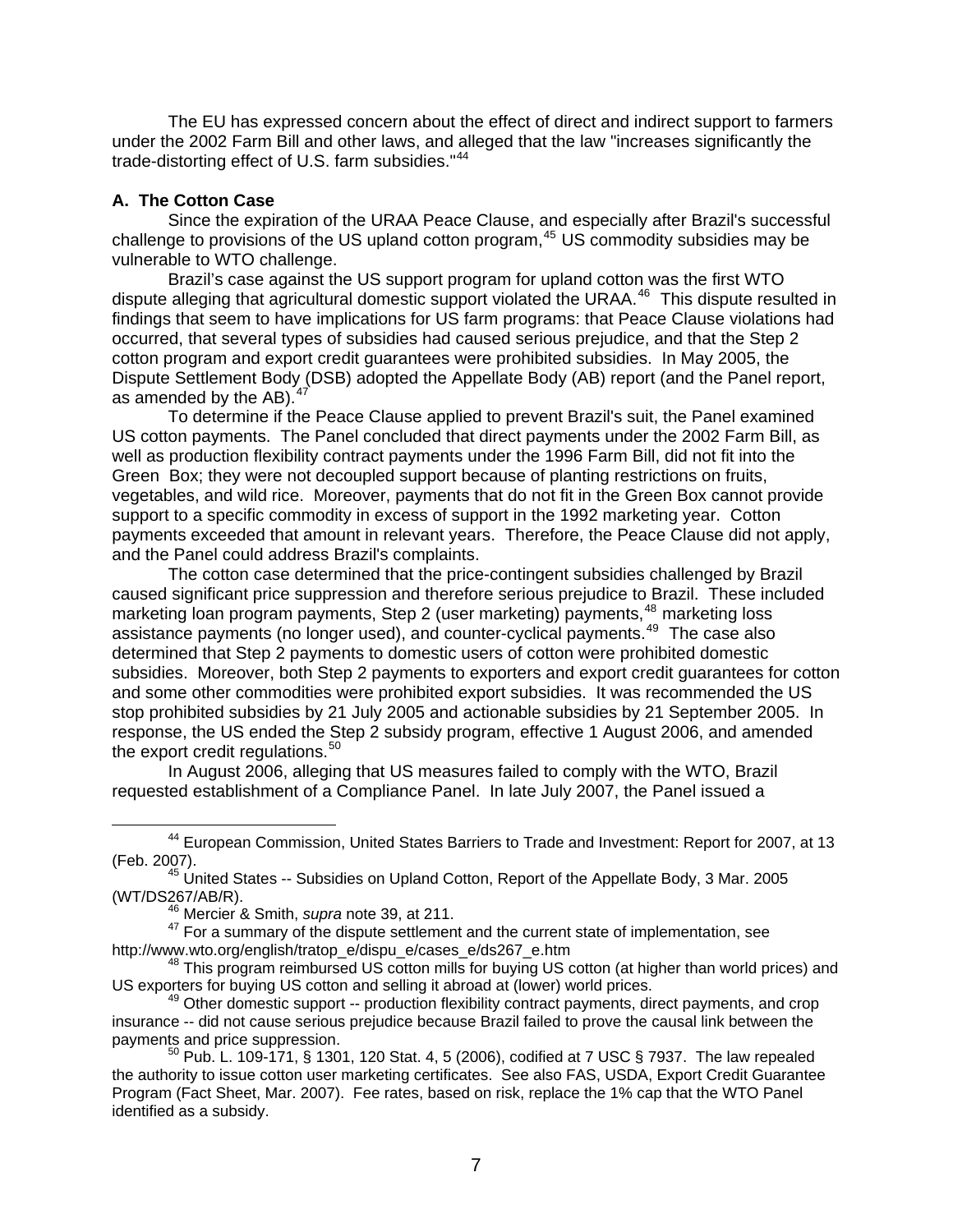confidential interim ruling that favored Brazil. If the final ruling, which may be issued in September, agrees, Brazil will be able to retaliate against the US through trade sanctions, including increased tariffs.<sup>[51](#page-8-0)</sup>

## **B. Implications of the Cotton Case**

The DSB finding that direct payments under the 2002 Farm Bill are not fully decoupled and therefore do not qualify as Green Box payments may have implications beyond cotton. The finding suggests that these payments should be categorized as Amber Box payments,  $52$ with the result that the US may have exceeded its \$19.1 billion AMS limit. Though the US has notified domestic support under URAA only for the years 1995-2001, USDA data sources provide information about subsidy levels under various programs. At least one scholar has calculated possible Amber Box subsidies that exceed the URAA limit.<sup>[53](#page-8-2)</sup>

Moreover, now that the Peace Clause has expired, fewer obstacles will prevent the claim that US farm programs have caused serious prejudice to trade in other commodities, perhaps leading to challenge, specific to commodities, under the WTO SCM Agreement. That Agreement prohibits subsidies that cause adverse effects, including "serious prejudice," to the interests of other Members (art. 5). Serious prejudice occurs when the subsidy displaces or impedes exports or imports, causes price suppression, depression, or lost sales, or increases world market share of the subsidizing country (art. 6.3). Both the magnitude of support and its causal connection with adverse market effects help to determine if adverse effects and serious prejudice have occurred and subsidies are vulnerable to WTO challenge.<sup>[54](#page-8-3)</sup>

Subsidies for most US program commodities have averaged more than 10% of market cash receipts during fiscal years 1996 through 2005, and in some years for some commodities, subsidies were far higher. For some crops, subsidies cover an important part of production costs.[55](#page-8-4) Moreover, crops (except milk) that receive the highest subsidies are the largest agricultural exports and a significant share of world exports. These include corn, soy, wheat, cotton, rice, sorghum, and peanuts.<sup>[56](#page-8-5)</sup> Some economic analyses indicate that agriculture support policies in the US (and in other developed countries) "negatively influence international market prices and tend to disadvantage third-country trade of non-subsidized 'like' products."<sup>[57](#page-8-6)</sup>

Indeed, in June 2007, Canada filed a request that the WTO Dispute Settlement Body establish a panel to consider alleged US violations. In particular, Canada alleged that the US

 $51$  Bradley S. Klapper, WTO Largely Rules Against US Cotton Aid, Assoc. Press, 27 July 2007.<br> $52$  The Panel implied that these payments should be reported in the Amber Box, which raises an

<span id="page-8-1"></span><span id="page-8-0"></span><sup>&</sup>quot;obvious vulnerability" in the US farm program if direct payments must be notified as Amber Box payments. The decision "establishes a precedent for interpreting the notification status of U.S. direct payments." Randy Schnepf & Jasper Womach, Potential Challenges to U.S. Farm Subsidies in the WTO,

<sup>&</sup>lt;sup>53</sup> See Sumner, *supra* note 21.

<span id="page-8-3"></span><span id="page-8-2"></span><sup>54</sup> Schnepf & Womach, *supra* note 52, at 22. This report is a "primer on the issue of the vulnerability of domestic farm programs to WTO challenges." *Id*. at 2.

<span id="page-8-4"></span><sup>55</sup> *Id*. at 22-25. Direct payments are the largest subsidies; counter-cyclical payments and marketing loan payments are large only when market prices are low. Federal subsidies support crop insurance, with most subsidies for corn, wheat, soy, cotton, and sorghum. *Id*. at 26-27.

<span id="page-8-5"></span><sup>&</sup>lt;sup>56'</sup>Id. at 31. Oxfam argues that subsidies on corn, rice, and sorghum may trigger cases against the US in the WTO Dispute Settlement Body. EU subsidies on a number or products are also vulnerable. Oxfam International, Truth or consequences: Why the EU and the USA must reform their subsidies, or pay the price (Oxfam Briefing Paper 81, Nov. 2005).<br><sup>57</sup> Schnepf & Womach, *supra* note 52, at 13, with studies summarized in Appendix A, at 38-45.

<span id="page-8-6"></span>One study, for example, suggested that US support of corn, rice, and sorghum is vulnerable to WTO challenge. See also Sumner, *supra* note 21, who asserted that US farm programs may have suppressed market prices.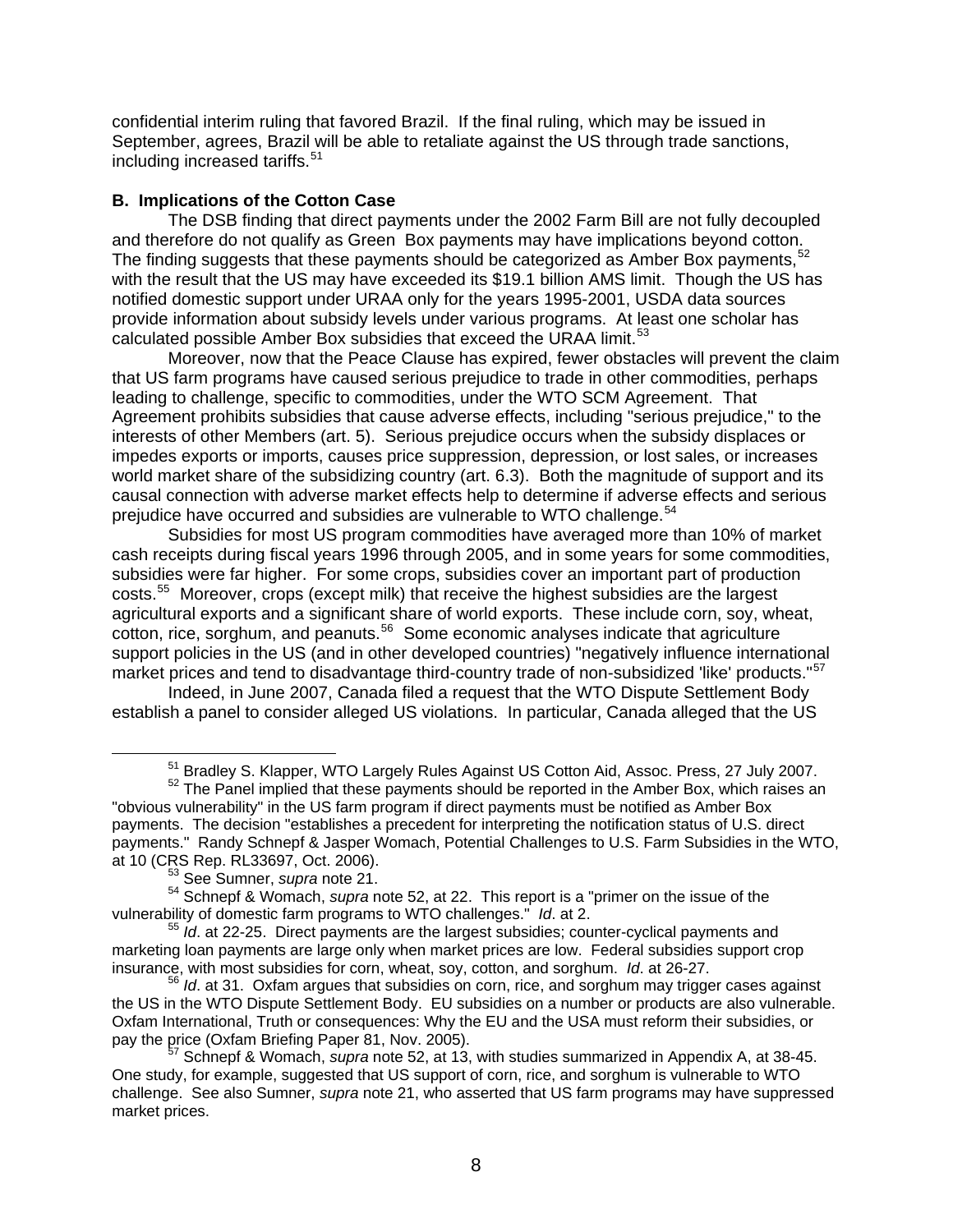total AMS for the years 1999-2002 and 2004-2005 exceeded its commitment under the URAA and that the US export credit program and guarantees operate as export subsidies that violate both the URAA and the SCM Agreement.<sup>[58](#page-9-0)</sup> The US blocked the WTO investigation of Canada's complaint, but WTO rules permit the US to block investigation only once. If Canada renews its complaint, the DSB must accept the case.

In July 2007, Brazil requested consultations with the US, by communication to the WTO Dispute Settlement Body. Other countries, included The EU, Canada, and Mexico, have requested to joint the consultations.[59](#page-9-1) Brazil alleged that US domestic agricultural subsidies during most years between 1999 and 2005 exceeded its Amber Box commitment under the URAA. In addition, Brazil alleged that export guarantees violate the URAA and the SCM Agreement. The Brazilian Foreign Ministry initiated the WTO process during US congressional negotiation of the 2007 Farm Bill, in part to encourage US legislators to reduce subsidies to US  $f$ armers. $60$ 

## **IV. Regional Trade Agreements**

Regional Trade Agreements (RTAs) or Free Trade Agreements (FTAs) are "an exception to the basic legal principle of nondiscrimination in international trade."<sup>[61](#page-9-3)</sup> FTAs are permitted under the WTO under certain conditions; they must be reported to the WTO to ensure that they comply with WTO requirements. $62$  In 2003, more than 150 FTAs were in effect among WTO Members and accounted for about 43% of international trade.<sup>[63](#page-9-5)</sup> Some argue that, viewed from an institutional perspective, RTAs "tend to undermine the development of a multilateral trade system . . [and] pose an institutional threat to the WTO."<sup>[64](#page-9-6)</sup> Others suggest that they advance trade liberalization by providing competition that can encourage multilateral negotiators under the WTO to reach agreement and perhaps set an example of effective measures for WTO negotiation. From an economical perspective, they can help US exporters gain market share and help developing countries implement economic development.<sup>[65](#page-9-7)</sup>

The US has pursued FTAs actively, especially since Congress passed trade promotion authority in 2002.<sup>[66](#page-9-8)</sup> FTAs with the US are often attractive to other nations, because the US is

<span id="page-9-0"></span><sup>&</sup>lt;sup>58</sup> WTO, WT/DS357/11, *supra* note 38. WTO consultations between the US and Canada (with the EU and 7 other countries as third parties) in February 2007 failed to resolve Canada's concerns.

<span id="page-9-1"></span> $59$  WTO, WT/DS365/1 (17 July 2007). If Brazil and the US do not reach agreement in 60 days, Brazil may request a WTO dispute settlement panel. Brazil Requests Consultations on U.S. Farm Subsidies, INFORMA ECON. POL'Y REP., 13 June 2007, at 5. See also WT/DS365/5 (27 July 2007) (EU

<span id="page-9-2"></span>request).<br><sup>60</sup> Brazil sees WTO case as leverage on U.S. farm policy, INFORMA ECON. POL'Y REP., 13 July 2007, at 2.

 $61$  Daniel T. Griswold, Free Trade Agreements: Steppingstones to a More Open World, at 3

<span id="page-9-4"></span><span id="page-9-3"></span><sup>(</sup>Center for Trade Policy Studies, TBP No. 18, 2003).<br><sup>62</sup> Pascal Lamy, *The Place of the WTO and its Law in the International Legal Order,* 17(5) EUR. J.<br>INT'L L. 969, 969 (2006).

<span id="page-9-5"></span><sup>&</sup>lt;sup>63</sup> Griswold, *supra* note 61, at 3. Article XXIV of the GATT applies. But see Colin B. Picker, *Regional Trade Agreements v. The WTO: A Proposal for Reform of Article XXIV to Counter This Institutional Threat*, 26 U. PA. J. INT'L ECON. L. 267 (2005), which analyzes Picker's proposal for making RTAs consistent with the WTO.

<span id="page-9-8"></span><span id="page-9-7"></span><span id="page-9-6"></span><sup>64</sup> Picker, *supra* note 63, at 270. The institutional perspective, "considers how RTAs drain states' enthusiasm for multilateral trade negotiations, create conflicts between RTAs and the WTO, and divert resources from the WTO to the RTA process." *Id*. at 271.

<sup>65</sup> Griswold, *supra* note 61, at 4-6. Griswold discusses the US FTAs with Chile and Singapore. 66 *Id*. at 2.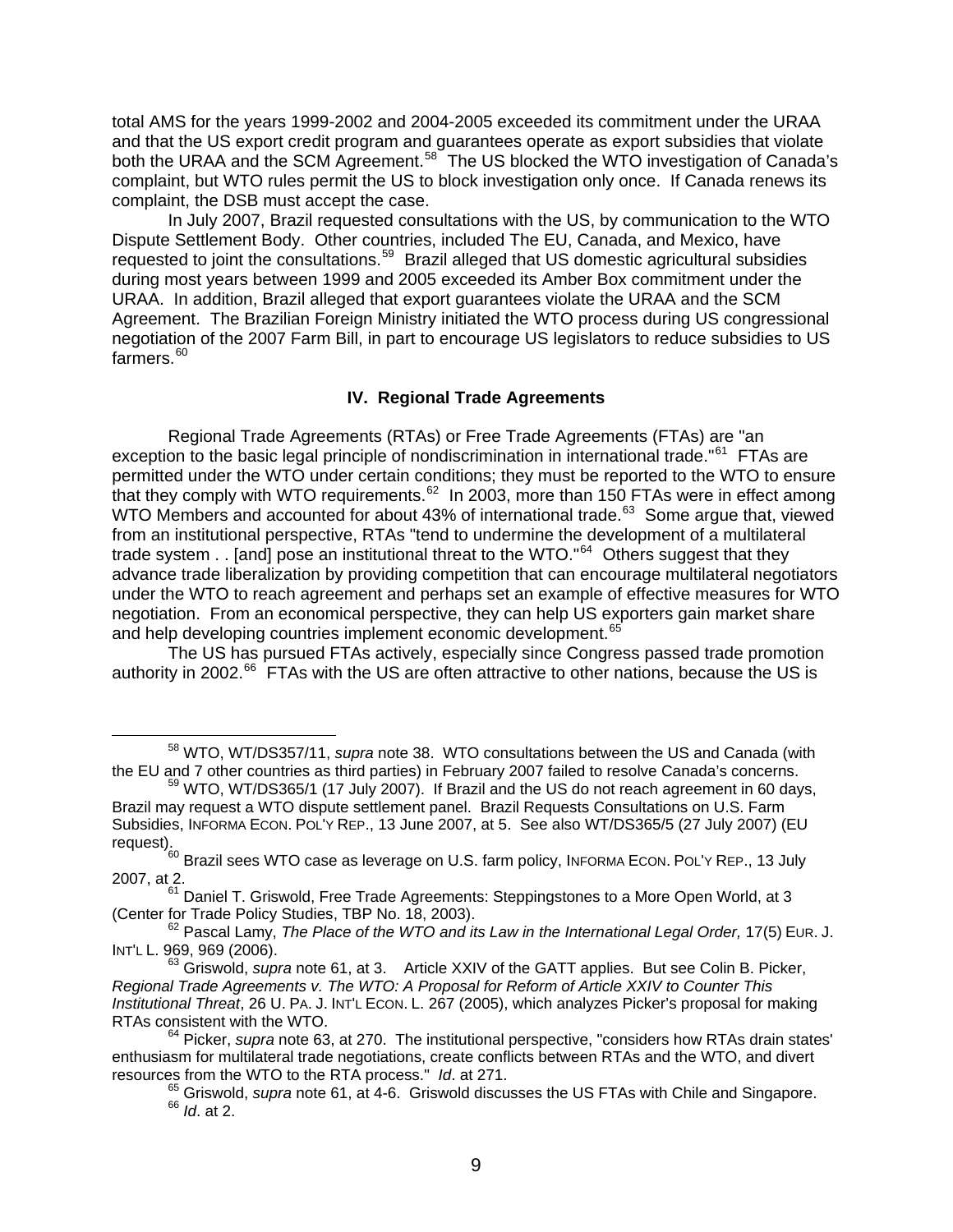the world's largest market. Some FTAs are regional;<sup>[67](#page-10-0)</sup> others are bilateral.<sup>[68](#page-10-1)</sup> In addition to FTAs, USDA agencies have entered bilateral agreements. The Foreign Agricultural Service, for example, has agreements -- often in the form of memoranda of understanding or consultative committees -- that focus on specific areas (e.g., plant and animal health, trade development, conservation).

A USDA study considered the connection between RTAs and domestic farm policy. RTAs may interact with domestic farm policy; prices will tend to be more unified in an RTA, "making members' efforts to use farm support programs to maintain different price levels either ineffective or costly."<sup>[69](#page-10-2)</sup> RTAs often push members to "reduce, decouple, or harmonize"<sup>[70](#page-10-3)</sup> agricultural support; payments that influence production are often inconsistent with RTAs. Further, decreased farm support and greater market orientation have "reduced the inherent conflicts between farm support and free trade."<sup>[71](#page-10-4)</sup> Reform of farm policy can increase the gains from RTAs, but other policy reforms often make it difficult to determine the trade effects of RTAs.<sup>[72](#page-10-5)</sup> Nonetheless, it has been noted that "no FTA has directly obligated the U.S. Government to make changes in domestic farm programs."<sup>[73](#page-10-6)</sup> US negotiators prefer to resolve these issues in the WTO.

Trade agreements have increased agricultural exports significantly. The Economic Research Service estimated that since 1985, \$3.5 billion per year in export gains can be traced to liberalized trade.<sup>[74](#page-10-7)</sup>

#### **A. NAFTA**

The North American Free Trade Agreement (NAFTA)<sup>[75](#page-10-8)</sup> established a free trade area among its members, the US, Canada, and Mexico. One of the first FTAs to include provisions on agriculture, it was designed, among other purposes, to eliminate barriers to trade, promote fair competition, and increase investment opportunities.<sup>[76](#page-10-9)</sup> NAFTA entered into force in January 1994, and its implementation will be complete in 2008.

When fully implemented, NAFTA will eliminate most barriers to agricultural trade, with some exceptions for Canada. NAFTA included provisions of the 1988 US-Canada Free Trade Agreement,  $77$  which had already removed most agricultural tariffs between the US and Canada. Other provisions govern bilateral agricultural (and other) trade between Mexico and the US and between Canada and Mexico. Nontariff barriers and many tariffs with Mexico were eliminated in

<span id="page-10-0"></span><sup>&</sup>lt;sup>67</sup> Regional agreements include Central America-Dominican Republic-United States FTA (CAFTA-DR), North America Free Trade Agreement (NAFTA). Under negotiation are the US-Southern African Customs Union (SACU) and the Free Trade Area of the Americas (FTAA). FAS, USDA, Free<br>Trade Agreements, http://www.fas.usda.gov/itp/ftas.asp

<span id="page-10-1"></span>Country FTAs, including those still under negotiation, involve Australia, Bahrain, Chile, Colombia, Israel, Jordan, Korea, Malaysia, Morocco, Oman, Panama, Peru, and Singapore. http://www.fas.usda.gov/itp/ftas.asp. Others have been initiated.

<span id="page-10-4"></span><span id="page-10-3"></span><span id="page-10-2"></span> $69$  Mary E. Burfisher & Elizabeth A. Jones, eds., Regional Trade Agreements and U.S. Agriculture, at 2, ERS, USDA, AER 771 (1998).

<sup>71</sup> *Id*. at 14.

<sup>72</sup> *Id*. at 13-15.

<sup>73</sup> Mercier & Smith, *supra* note 39, at 213.

<sup>74</sup> FAS, *supra* note 7.

<span id="page-10-8"></span><span id="page-10-7"></span><span id="page-10-6"></span><span id="page-10-5"></span><sup>75</sup> North American Free Trade Agreement, 32 I.L.M. 289 (1993). Chapter 7 covers Agriculture and Sanitary and Phytosanitary Measures. NAFTA countries have also entered RTAs with other nations.

 $76$  NAFTA, art. 101. Each country must treat foreign investors no less favorably than domestic

<span id="page-10-10"></span><span id="page-10-9"></span>investors.<br><sup>77</sup> 27 I.L.M. 281. Canada may have agreed to NAFTA at least in part to retain its access to the US market under the 1988 US-Canada FTA. Picker, *supra* note 63, at 275.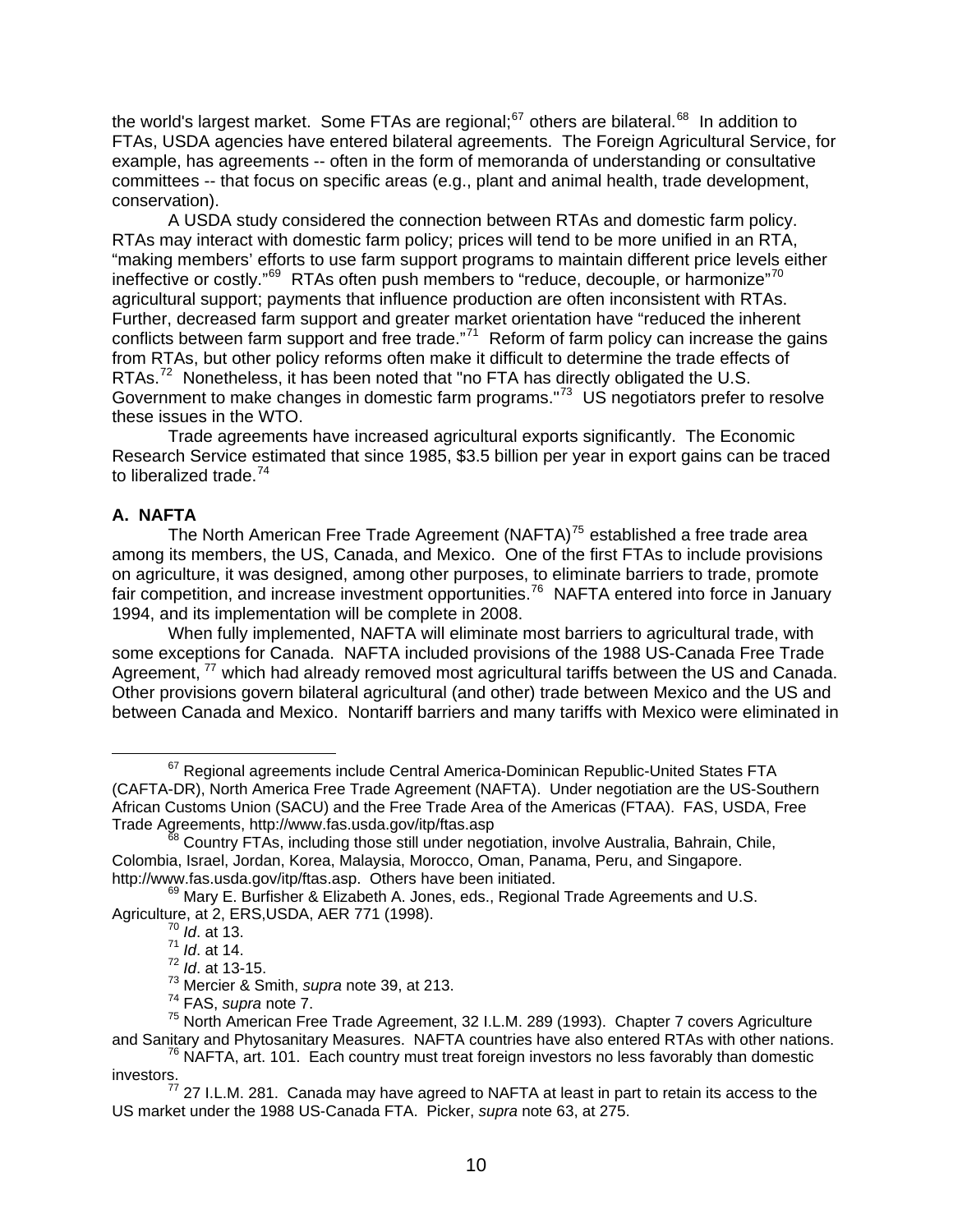1994, and other trade restrictions will be phased out by 2008. Special safeguards protect sensitive crops.<sup>[78](#page-11-0)</sup> Among other provisions, NAFTA imposes disciplines on sanitary and phytosanitary measures, which may not be used as disguised restrictions on trade, but may apply scientifically-based measures to protect consumers, crops, and livestock.<sup>[79](#page-11-1)</sup> NAFTA preserves the right of each member to establish domestic agricultural policies. Though agricultural policies differ, similarities have developed since 1994; the three NAFTA countries provide decoupled income support and use counter-cyclical programs for support when farm revenue or commodity prices are low.<sup>[80](#page-11-2)</sup>

For agriculture, NAFTA has resulted in both increased trade and enhanced integration of North American markets.<sup>[81](#page-11-3)</sup> Farmers in all three nations have benefited from NAFTA. Between 1993 and 2004, two-way trade between the US and Mexico had increased 149%; between the US and Canada, 112%.<sup>[82](#page-11-4)</sup> By 2001, Canada and Mexico imported \$15.3 billion in agricultural products from the US, more than the European Union and Japan together.<sup>[83](#page-11-5)</sup> Indeed, by 2006, NAFTA had accounted for 55% of all growth in US agricultural exports since 1994.<sup>[84](#page-11-6)</sup>

NAFTA has had a significant impact on the agricultural economies of the US, Canada, and Mexico, particularly in market integration. Grain markets have become more integrated, and US exports to Mexico and Canada have doubled since 1994. Trade in meat (pork, poultry) has increased; livestock production is also becoming more integrated, though the discovery of cows infected with BSE in Canada and the US has slowed integration. Sales of fruits and vegetables and processed foods have also benefited from NAFTA. Some trade barriers continue to exist -- e.g., tariffs and quotas that affect dairy and poultry trade between the US and Canada, and US-Mexico issues about sugar and sweeteners.<sup>[85](#page-11-7)</sup>

NAFTA countries will continue to seek additional integration, even after full implementation of NAFTA in 2008. In 2005, they signed the Security and Prosperity Partnership of North America, designed to develop new avenues of cooperation. Under that agreement, a Food and Agriculture Working Group will, among other endeavors, "work towards creating a safer and more reliable food supply while facilitating agricultural trade by pursuing common approaches to enhanced food safety."<sup>[86](#page-11-8)</sup> Moreover, USDA officials have noted that market integration could be enhanced by further efforts to coordinate regulatory measures, trade remedies, and farm labor policies.<sup>[87](#page-11-9)</sup>

#### <span id="page-11-11"></span>**B. CAFTA-DR**

The US-Central American-Dominican Republic Free Trade Agreement,<sup>[88](#page-11-10)</sup> ratified by the US and five other members in 2005 and 2006,<sup>[89](#page-11-11)</sup> removed most (but not all) trade barriers

<sup>82</sup> FAS, Benefits of NAFTA (May 2005).<br><sup>83</sup> FAS, *supra* note 7.

 <sup>78</sup> FAS, USDA, North American Free Trade Agreement (NAFTA) (Fact Sheet, Mar. 2006). 79 *Id.* 

<span id="page-11-2"></span><span id="page-11-1"></span><span id="page-11-0"></span><sup>&</sup>lt;sup>80</sup> Steven Zahniser, NAFTA at 13: Implementation Nears Completion, at 10-11, ERS, USDA,<br>WRS-07-01 (Mar. 2007).

<span id="page-11-3"></span><sup>&</sup>lt;sup>81</sup> See *id.* Market integration is "the extent to which one or more formerly separated markets have combined to form a single market." *Id*. at 3.

<span id="page-11-6"></span><span id="page-11-5"></span><span id="page-11-4"></span><sup>83</sup> FAS, *supra* note 7.<br><sup>84</sup> Office of the US Trade Representative, NAFTA: A Strong Record of Success (Trade Facts, Mar. 2006).

<span id="page-11-7"></span><sup>&</sup>lt;sup>85</sup> Steven Zahniser, *North America Moves Toward One Market*, 3(3) AMBER WAVES 19, 19-25 (June 2005). 86 SPP, Prosperity Working Groups, linked from http://www.spp.gov. 87 Zahniser, *supra* note 80, at 29-30.

<span id="page-11-10"></span><span id="page-11-9"></span><span id="page-11-8"></span><sup>88</sup> CAFTA (5 Aug. 2004), 43 ILM 514 (draft). See also text at http://www.ustr.gov/Trade Agreements/Bilateral/CAFTA/CAFTA-DR\_Final\_Texts/Section\_Index.html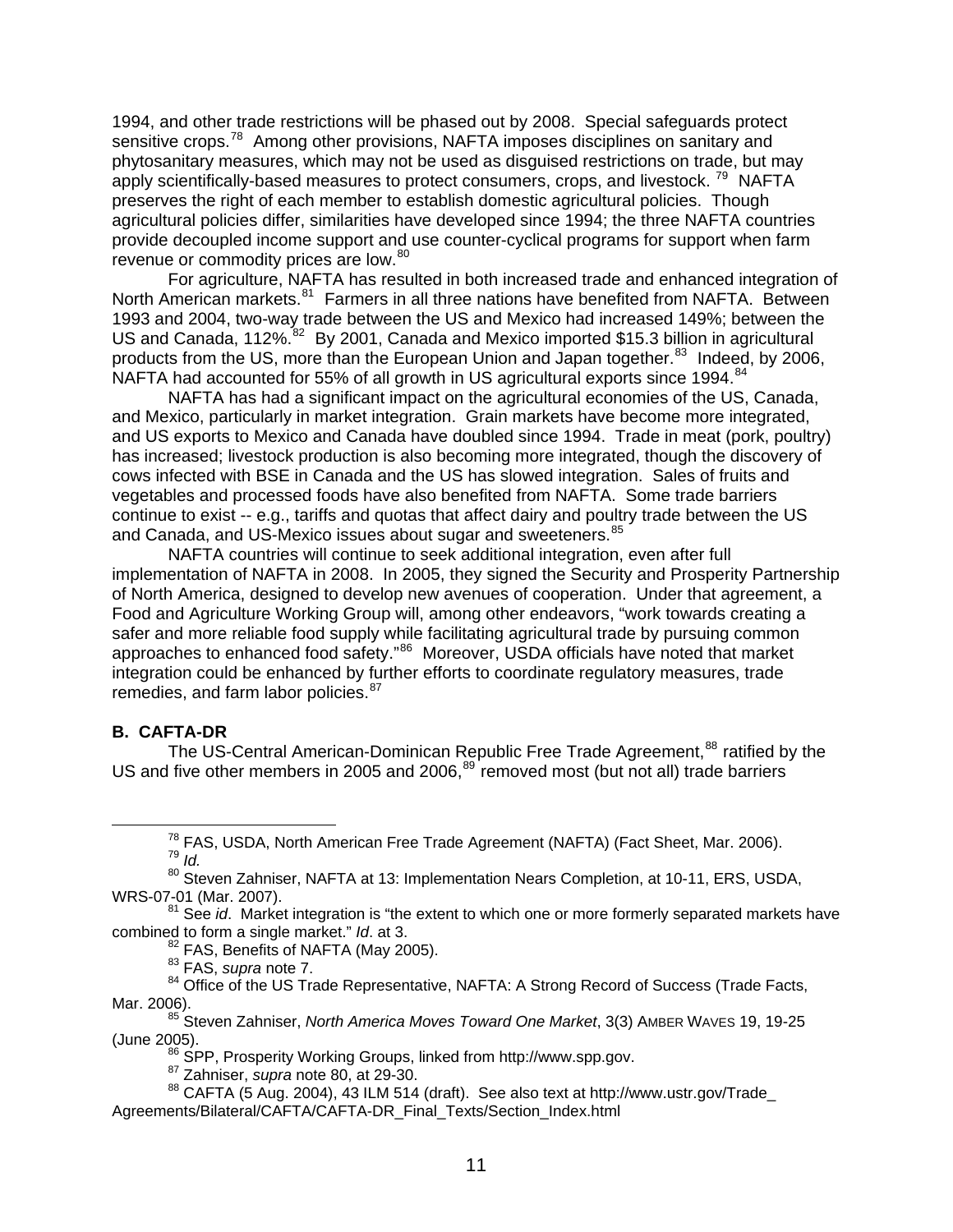between its member countries.<sup>[90](#page-12-0)</sup> Even before CAFTA, most imports to the US from Central America were already duty-free, and CAFTA made many US consumer and industrial exports duty-free. $91$  The US exports over \$15 billion per year to these countries, which are important trading partners.

US agricultural exports to CAFTA countries were \$1.6 billion in 2003; imports to the US in 2002 were more than \$2 billion (e.g., coffee, tropical fruits). Removal and reduction of trade barriers offer opportunity for increased agricultural exports. Over half of US agricultural products can be exported duty-free; many other tariffs will be phased out over a 15-year period. Some agricultural products are subject to tariff-rate quotas. The Agreement also pledges that members will work to resolve meat and poultry inspection issues that hinder trade.<sup>[92](#page-12-2)</sup>

The influential American Farm Bureau Federation expected a \$1.5 billion increase in farm exports under CAFTA, which offers expanded market access for grains, meats, fruits, vegetables, and processed products.<sup>[93](#page-12-3)</sup> Agriculture industry representatives from animal, dairy, fruit and vegetable sectors endorsed CAFTA.<sup>[94](#page-12-4)</sup>

#### **C. Free Trade Area of the Americas**

Discussion of the Free Trade Area of the Americas began in December 1994, with a meeting of Heads of State and Government of 34 democracies in the Americas. Formal negotiations began in April 1998 and were to be completed by 2005. The third draft of the FTAA Agreement has been available since 2003,  $95$  but little progress has been made.  $96$ 

The FTAA would consolidate the "spaghetti bowl" of some 30 RTAs in the Western Hemisphere. These RTAs often disadvantage countries that are not members. The FTAA was expected to eliminate tariffs and nontariff barriers, expand market opportunities and increase exports of US agricultural products, and lead to productivity gains in Latin American countries. It would also consolidate The FTAA would ensure that parties apply SPS measures that are consistent with WTO requirements. FTAA negotiators hoped to make the agreement consistent with the WTO. [97](#page-12-7)

 $89$  CAFTA was more controversial than other FTAs (e.g., with Chile and Singapore in 2003; Australia and Morocco in 2004), in part because of a perception that the agreement had weak labor and environmental standards for Central America. Daniel Griswold & Daniel Ikenson, The Case for CAFTA: Consolidating Central America's Freedom Revolution, at 2 (Center for Trade Policy Studies, TBP No. 21,

<span id="page-12-0"></span>2004). 90 These include Costa Rica, El Salvador, Guatemala, Honduras, and Nicaragua ("Central America"), plus the Dominican Republic. All the members except Costa Rica were following CAFTA rules; as of April 2007, Costa Rica planned a referendum on the FTA.

<span id="page-12-1"></span>Sugar and apparel are excepted from complete trade liberalization. Increased sugar market access for US production is only 1.5 teaspoons/week per American. Increased access to the US market will grow to only 1.7% of current consumption in 15 years. Office of the US Trade Representative, Sugar: A Spoonful a Week (CAFTA Policy Brief, Feb. 2005). The US sugar industry opposed CAFTA. Mercier and Smith, *supra* note 39, at 213.

<span id="page-12-2"></span><sup>92</sup> Office of the US Trade Representative, Free Trade With Central America and the Dominican Republic (CAFTA Policy Brief, Feb. 2005).

<span id="page-12-3"></span><sup>93</sup> Office of the US Trade Representative, Opportunities for Agriculture (CAFTA Policy Brief, Feb. 2005).

<sup>94</sup> Griswold & Ikenson, *supra* note 89, at 8.

<span id="page-12-5"></span><span id="page-12-4"></span><sup>95</sup> FTAA, Third Draft Agreement, FTAA.TNC/w/133/Rev.3 (21 Nov. 2003), http://www.ftaa-<br>alca.org/FTAADraft03/Index\_e.asp [hereinafter 2003 Draft].

<span id="page-12-6"></span><sup>96</sup> See generally, Paul Rynerson, Comment, *The Free Trade Area of the Americas: Dead Before*<br>*It Was Ever Born*, 13 LAW & Bus. Rev. OF THE AMERICAS 183 (2007).

<span id="page-12-7"></span>*It Was Ever Born*, 13 LAW & BUS. REV. OF THE AMERICAS 183 (2007). 97 Mary Burfisher & John Link, *Free Trade Area of the Americas: What Are the Benefits For U.S. Agriculture?,* AGRIC. OUTLOOK 15, 15-19 (Apr. 2000).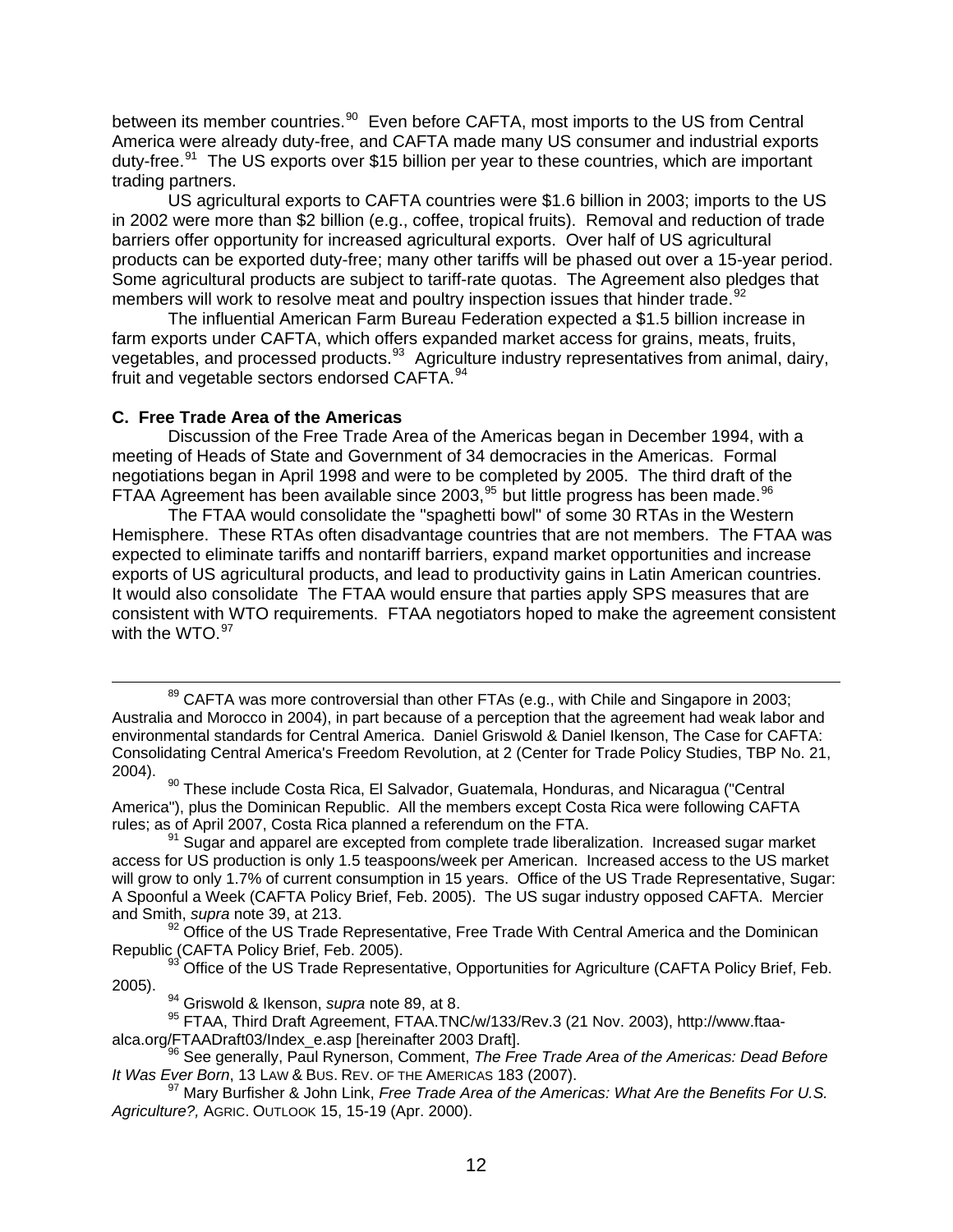Agriculture would play a large role in the FTAA. The FTAA Negotiating Group on Agriculture established objectives in 1998. These included the objectives of the general Market Access Negotiating Group, but also focused on eliminating export subsidies, identifying and bringing other trade-distorting practices under greater discipline, and ensuring that sanitary and phytosanitary measures do not result in trade discrimination.<sup>[98](#page-13-0)</sup>

In the 2003 Draft Agreement, Chapter IX on Agriculture uses the WTO definition of agricultural products<sup>[99](#page-13-1)</sup> and includes provisions on export subsidies and domestic support.<sup>[100](#page-13-2)</sup> In FTAA negotiations, however, the US has argued that the WTO, rather than the FTAA, is the proper forum for agreements on agricultural subsidies.<sup>[101](#page-13-3)</sup>

USDA economists estimated that FTAA would increase annual US agricultural exports by \$1.4 billion and imports by \$900 million, and that agricultural trade in the Western Hemisphere would increase by \$4 billion (about 20% of total trade expansion due to FTAA). FTAA, however, would have little effect on US agricultural production (less than 1% per commodity).<sup>[102](#page-13-4)</sup> Developing countries would benefit under FTAA, particularly through gains in productive capacity due to links between liberalized trade and economic growth.<sup>[103](#page-13-5)</sup>

For now, however, the FTAA seems to be at an impasse, and it is uncertain whether the FTAA will be established.<sup>[104](#page-13-6)</sup>

#### **D. Bilateral FTAs**

The US has several bilateral FTAs in effect, and others are under negotiation. Those with Chile and Singapore were implemented in 2004, with Australia in 2005, and with several other countries in 2006. As an example, the US-Australia FTA is discussed briefly.

The US-Australia FTA entered into force 1 January 2005.<sup>[105](#page-13-7)</sup> Australia is a major producer of important agricultural products, and agriculture plays a prominent role in the FTA, as do services and investment. In the Agreement, the US and Australia pledged to work together to reach an agreement on agriculture in the WTO and to consult on WTO agricultural issues (art. 3.1). Neither Party may introduce or maintain export subsidies. Australia eliminated tariffs on many agricultural products from the US. The US eliminated some tariffs and will phase out other tariffs; preferential tariff-rate quotas (TRQs), some already subject to the WTO, apply for some products (e.g., beef, dairy, cotton, peanuts, tobacco). Some US agricultural products (beef, horticultural products) are protected by safeguard measures, which apply when Australian prices decrease. The FTA incorporates provisions of the WTO Sanitary and Phytosanitary Agreement and commits the parties to work to eliminate SPS barriers to agricultural trade.<sup>[106](#page-13-8)</sup>

<span id="page-13-4"></span><span id="page-13-3"></span>102 Mary E. Burfisher, ed., U.S. Agriculture and the Free Trade Area of the Americas, at iii, 12, ERS, USDA, AER 827 (2004). 103 *Id*. at 12.

<sup>106</sup> FAS, USDA, U.S.-Australia Free Trade Agreement (Fact Sheet, Mar. 2006).

<span id="page-13-0"></span><sup>&</sup>lt;sup>98</sup> FTAA, Fourth Trade Ministerial, Ministerial Declaration of San Jose, Annex II (19 Mar. 1998), http://www.ftaa-alca.org/NGROUPS/ngag e.asp.

<span id="page-13-2"></span><span id="page-13-1"></span><sup>&</sup>lt;sup>99</sup> FTAA, 2003 Draft, *supra* note 95, chap. XI, art. 2.1; URAA, Annex I.<br><sup>100</sup> FTAA, 2003 Draft, *supra* note 95, chap. IX. See especially arts. 7 & 11. On these provisions, see William Petit, *The Free Trade Area of the Americas: Is It Setting the Stage for Significant Change in U.S. Agricultural Subsidy Use?*, 37 TEX. TECH L. REV. 127, 161-64 (2004).<br><sup>101</sup> Rynerson, *supra* note 96, at 202-03.

<span id="page-13-6"></span><span id="page-13-5"></span><sup>104</sup> See generally, David A. Gantz, *The Free Trade Area of the Americas: An Idea Whose Time Has Come -- And Gone?*, 1 INT'L L. REV. 179 (2003). See also Zahniser, *supra* note 80, at 29 (noting that FTAA negotiations have stalled.)<br><sup>105</sup> US-Australia Free Trade Agreement, http://www.ustr.gov/Trade\_Agreements/Bilateral/

<span id="page-13-8"></span><span id="page-13-7"></span>Australia\_FTA/Final\_Text/Section\_Index.html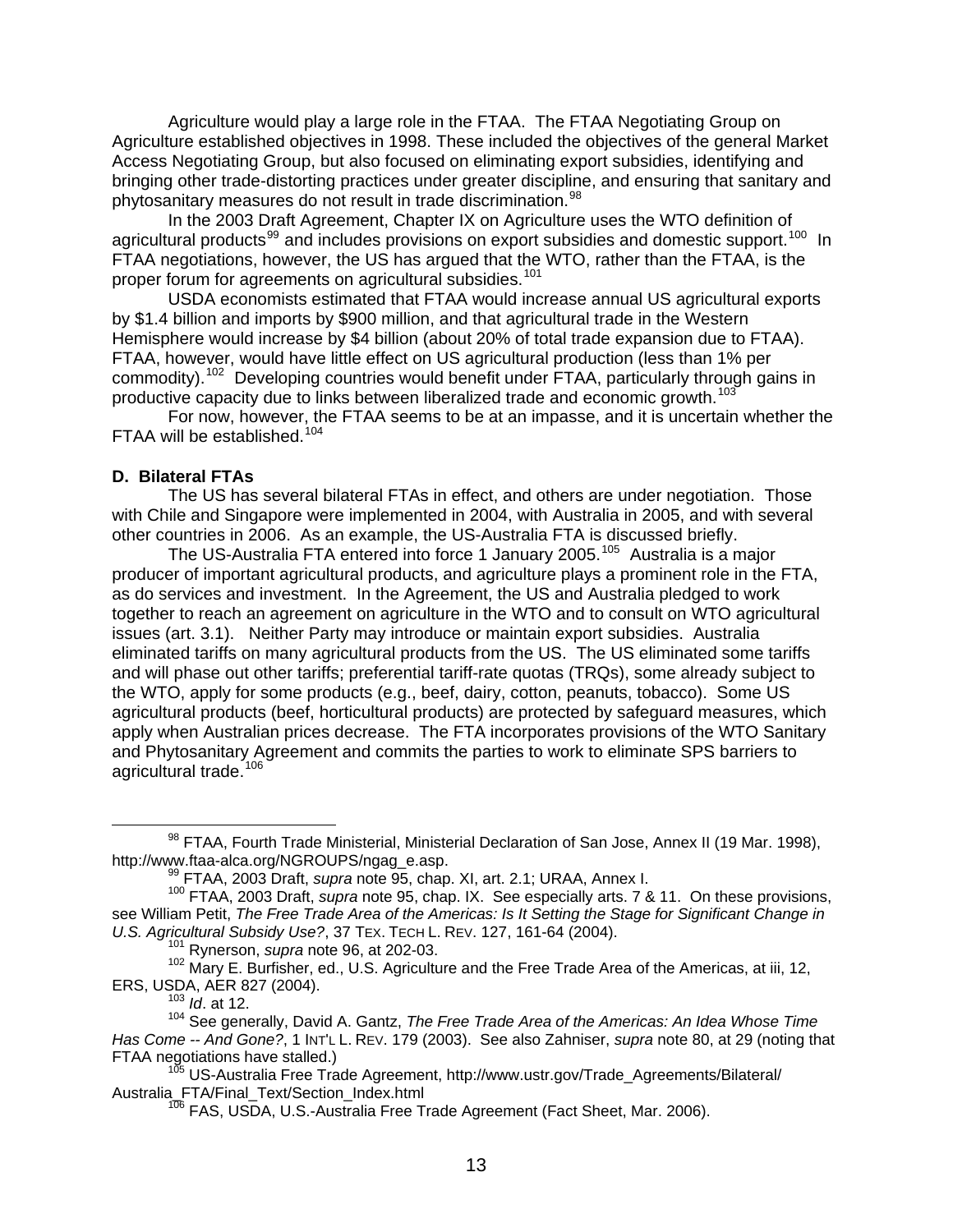The US-Australia FTA has enhanced the parties' trade relationship. During the first year of implementation, the US exported about \$555 million in agricultural products to Australia, with record exports of some products, and imported about \$2.5 billion in agricultural products from Australia.<sup>[107](#page-14-0)</sup> Twenty-two percent of Australian exports to the US are agricultural products. Since the agreement entered into force, dairy, lamb, mutton, and orange exports to the US have increased significantly.

## **E. The Effect of Regional Trade Agreements**

RTAs "complicate the international trading system"[108](#page-14-1) and are therefore subject to criticism. Though much of the concern about RTAs has focused on "their economic impact on the world trade system,"<sup>[109](#page-14-2)</sup> at least one commentator has suggested that RTAs may pose "institutional threats" that have slowed the development of the WTO.[110](#page-14-3) These include possible conflicts arising from application of different systems of legal rules (e.g., RTA and WTO) to trade issues; conflicts may arise in the negotiation or implementation of RTAs.<sup>[111](#page-14-4)</sup> RTAs may also divert resources (e.g., the efforts of government officials) from the WTO system<sup>[112](#page-14-5)</sup> and help to diminish "enthusiasm" for facing the many challenges of the WTO. $113$ 

Despite these concerns, RTAs "can produce compensating benefits by opening domestic markets to fresh competition, encouraging economic liberalization abroad, cementing important foreign policy and security ties, integrating regional economies, opening markets to . . . . exports, and providing healthy institutional competition for multilateral negotiations."<sup>[114](#page-14-7)</sup> The most successful RTAs will provide new export opportunities for US products and enhance competition in US markets. Agreements with agricultural countries, e.g., the FTA with Australia, can help to accomplish these goals.<sup>[115](#page-14-8)</sup>

Of course, the US has long advocated the multilateral liberalization of global trade through the WTO. For the US, however, RTAs are an important alternative, especially when multilateral trade negotiations falter.<sup>[116](#page-14-9)</sup> A USDA researchers indicated that

U.S. pursuit of regionalism complements its pursuit of multilateralism [in the WTO]. Both strategies reinforce the same principles of trade liberalization, with regionalism offering an opportunity to achieve deeper reforms on key issues with some partners and multilateralism providing the venue for more comprehensive and inclusive, but likely more gradual trade liberalization.<sup>[117](#page-14-10)</sup>

RTAs can create freer trade among their members, but sometimes at the risk of diverting trade from non-member producers. On balance, though, RTAs create net trade, especially in agriculture.<sup>[118](#page-14-11)</sup> RTAs may affect multilateral trade negotiations, though their effects are

107 *Id.*

<sup>110</sup> *Id*. at 287, 318.

<span id="page-14-6"></span><span id="page-14-5"></span><span id="page-14-4"></span><span id="page-14-3"></span><sup>111</sup> *Id*. at 287-294. Picker gives an example: "concessions on agricultural protections in the RTA, while holding firm against any such reductions within the multilateral process." *Id*. at 289 n.90.

<sup>112</sup> *Id.* at 294-300.

<sup>113</sup> *Id.* at 300-305.

114 Griswold, *supra* note 61, at 14.<br><sup>115</sup> Id

<sup>115</sup> *Id*. 116 Burfisher & Jones, *supra* note 69, at 1-2.

117 Burfisher, *supra*, note 102, at 24.

<span id="page-14-11"></span><span id="page-14-10"></span><span id="page-14-9"></span><span id="page-14-8"></span><span id="page-14-7"></span>118 Burfisher & Jones, *supra* note 69, at 1, 3. In 1998, these USDA economists noted, "Only the EU has resulted so far in net agricultural trade diversion." *Id*. at 3.

<sup>108</sup> Griswold, *supra* note 61, at 14.

<span id="page-14-2"></span><span id="page-14-1"></span><span id="page-14-0"></span><sup>109</sup> Picker, *supra* note 63, at 285. Picker acknowledges that RTAs are important for world trade. *Id*. at 311.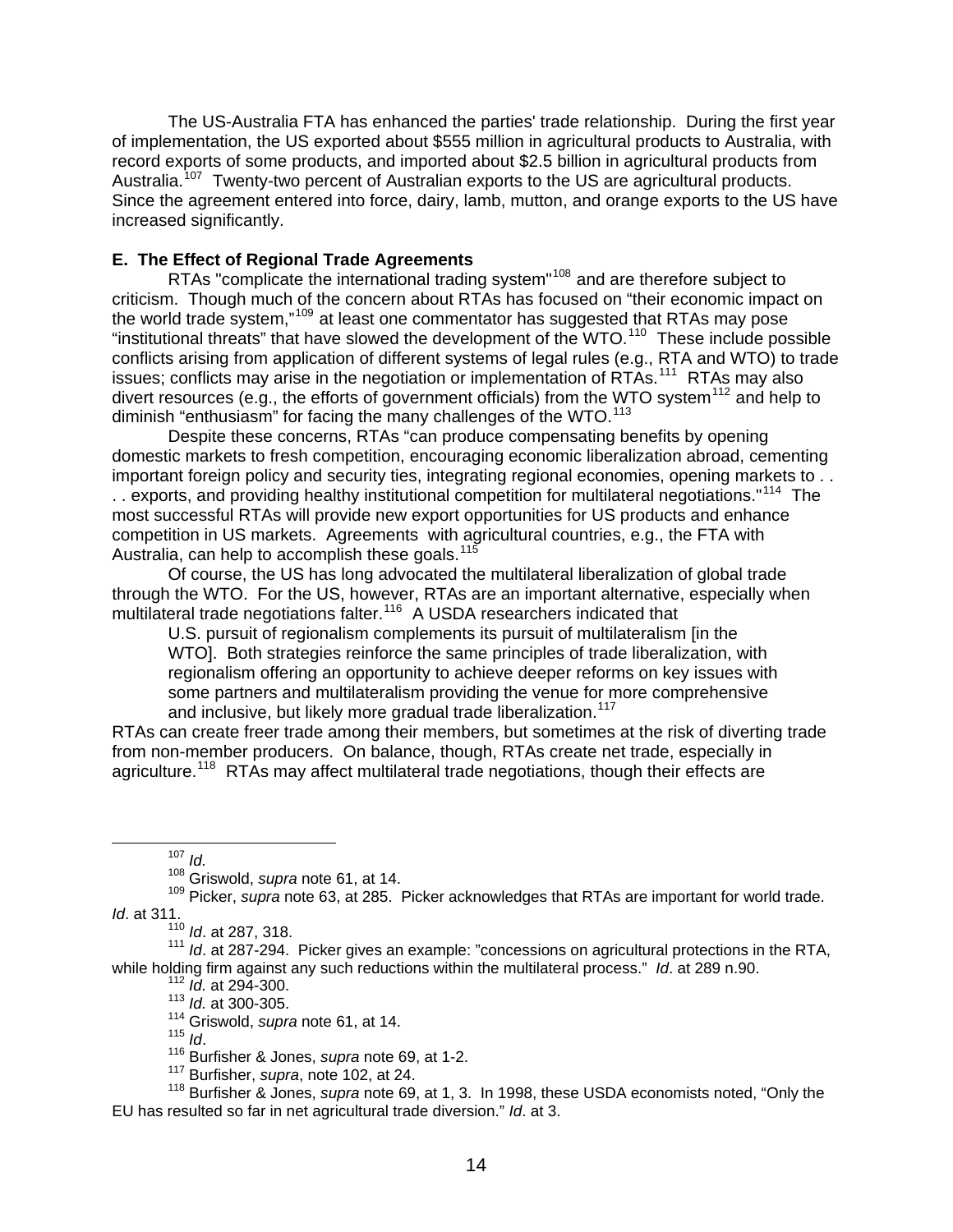uncertain – encouraging progress or thwarting global agreement. The US view is that regionalism and multilaterialism are "mutually reinforcing."[119](#page-15-0)

## **V. WTO Trade and US Farm Bill Negotiations**

 During Spring and Summer 2007, both US agricultural legislation and WTO measures have been the subject of negotiation. Numerous domestic and international concerns may influence provisions of the 2007 US Farm Bill, which should be (but might not be) enacted by the time current legislation expires, 30 September 2007. WTO negotiations under the Doha Development Round, launched in November 2001, had foundered, but renewed efforts to reach agreement on agricultural provisions may yet be successful. Though it is impossible to predict the outcome of these negotiations, some observations may be helpful.

## **A. WTO**

#### *1. Background*

As a policy expert noted recently, "[t]he objective of the WTO trade negotiations is not to reduce the overall support given to agriculture, but to reduce the share of that support that is linked to production of specific commodities, i.e. to move support from the amber box to the green box."[120](#page-15-1)

In October 2005, the US submitted a proposal for the WTO Agriculture Negotiations.<sup>[121](#page-15-2)</sup> which focused on all three pillars of the agricultural negotiation -- export competition, market access, and domestic support. Its overall goal was to reduce total trade-distorting support by 53% for the US and by 75% for the EU. A two-stage plan, it would reduce trade-distorting support measures, tariffs, and export subsidies over five years. After a five year interlude, the remaining trade-distorting agricultural policies would be eliminated over the next five years. In terms of domestic support, the proposal would lower the US AMS (Amber Box) cap by 60%, reducing the current \$19.1 billion to \$7.6 billion per year.<sup>[122](#page-15-3)</sup> The Blue Box would be capped at 2.5% of the value of total agricultural production; *de minimis* support would be reduced by 50%. The Green Box would remain uncapped, and the Peace Clause would be reinstated for subsidies that respect the new limits or fit in the Green Box. A critical analysis of the US position indicated that in the Doha round negotiations, the US Trade Representative has "sought to minimize the reductions that the United States would be required to make in Amber Box subsidies and to offset any reductions by reclassifying programs" under the Blue or Green Boxes.<sup>[123](#page-15-4)</sup>

<span id="page-15-3"></span>face 83% reduction; \$12-25 billion, 60%; \$0-12 billion, 37%. US Proposal, *supra* note 121. For an analysis of the US, EU, and G-20 proposals, see Lars Brink, *WTO Constraints on U.S. and EU Domestic Support in Agriculture: The October 2005 Proposals*, 7(1) ESTEY CEN. J. INT'L L. & TRADE POL'Y 96-109,

<span id="page-15-4"></span>110-115 (2006). 123 Porterfield, *supra* note 23, at 1001. That analysis identified four elements in the US negotiating strategy:

(1) creating a new category of Blue Box payments that can be used to shield countercyclical payments; (2) preserving the ability to classify direct payments within the Green Box; (3) agreeing to reduce the permissible level of its Amber Box support only to a degree that can be largely offset by Blue Box, Green Box, and *de minimis* payments; and

 <sup>119</sup> *Id*. at 1, 3.

<span id="page-15-1"></span><span id="page-15-0"></span><sup>120</sup> Robert Thompson, US Farm Policies and Developing Countries, Q&A with Robert Thompson<br>(June 2007), www.agritrade.org/pressroom/documents/Reuters\_Thompson\_QA.pdf.

<span id="page-15-2"></span> $121$  Office of the US Trade Representative, US Proposal for WTO Agriculture Negotiations, 10 Oct. 2005. See U.S. Offers Plan on Agriculture for Hong Kong Trade Talks, linked from http://usinfo.state.gov/.<br><sup>122</sup> AMS cuts would depend on bound levels; countries with bound AMS above \$25 billion would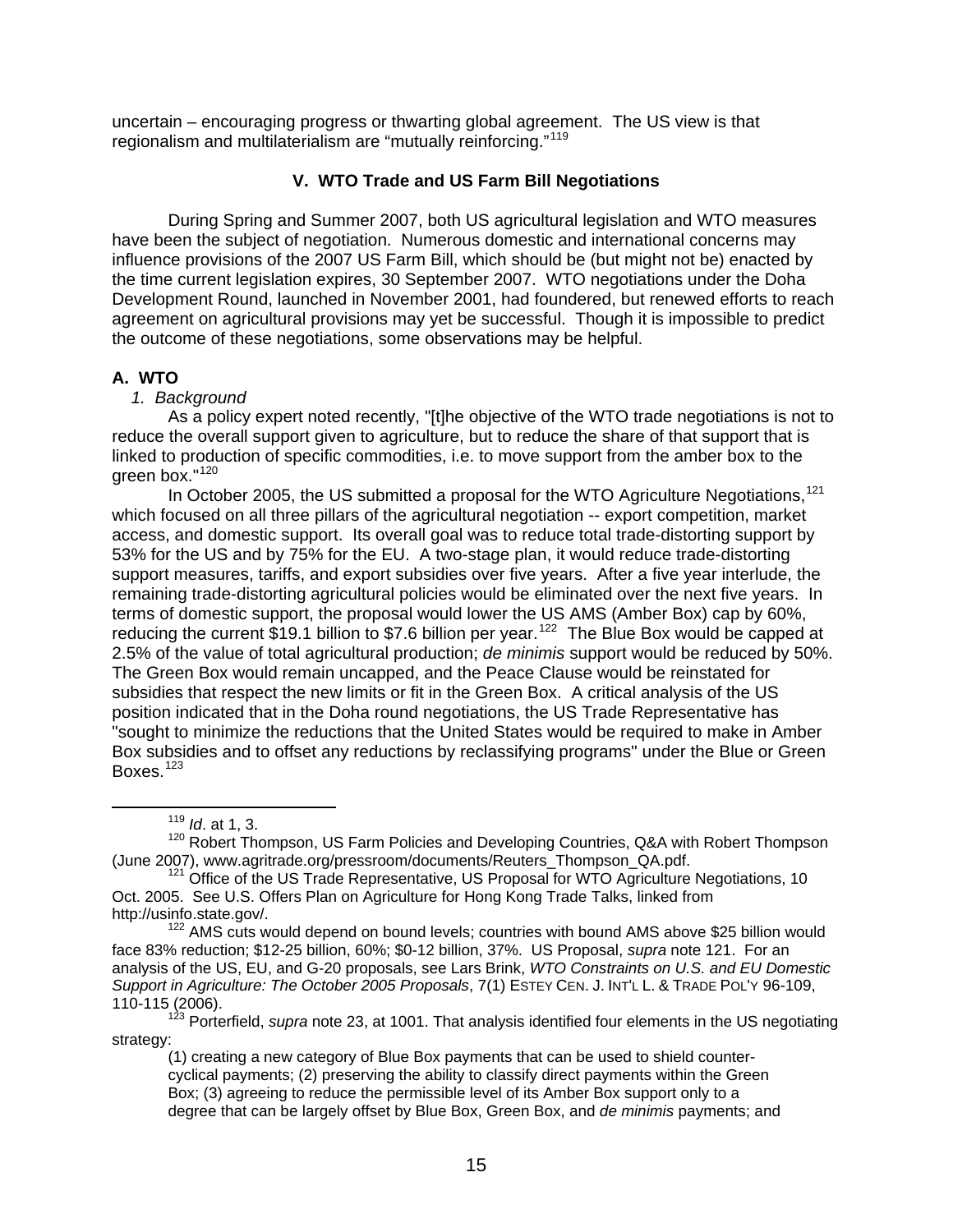Much has changed since 2005, and negotiations have moved beyond formal proposals submitted by the US and other Members in 2005. Moreover, it seems unlikely that the Doha round will result in a new Peace Clause. Thus it will be important that the 2007 Farm Bill be drafted to meet the limits negotiated under a new WTO agreement and to avoid actionable subsidies that cause serious prejudice to other Members under the SCM Agreement.<sup>[124](#page-16-0)</sup>

Until 1 July 2007, the US President enjoyed trade promotion authority, which required Congress to accept or reject international trade agreements without amendment. Unless this fast-track provision is reenacted (and by the end of June, it had not been), future agreements risk subsequent renegotiation if Congress demands changes.

#### *2. Summer 2007*

After significant delays and disagreements, WTO negotiations under the Doha Development Round have resumed, with the goal of a final agreement by the end of 2007. Negotiations on the Agreement on Agriculture have proved particularly contentious.

In April and May 2007, Crawford Falconer, Chair of the agricultural negotiating group, issued two installments of a "Challenge" paper, which addressed various issues.<sup>[125](#page-16-1)</sup> The paper, offered as a "precursor" to a negotiating text, outlined Falconer's view of the "centre of gravity" for some issues and offered his suggestions for others. On the issue of domestic support, for example, Falconer noted that "It is frankly inconceivable that the US will come out of this negotiation with an entitlement to spend more on overall trade distorting domestic support than it had when it came in."[126](#page-16-2) After some rumination about the possibilities, he suggested that the US limit on overall trade distorting domestic support (OTDS) might be below the current \$19 billion and above the low teens.<sup>[127](#page-16-3)</sup> As another example, a brief discussion of the Green Box identified a few possible amendments (e.g., concerning direct payments and base periods) and the need for more effective monitoring of Green Box programs.<sup>[128](#page-16-4)</sup>

In July 2007, the WTO released Chair Falconer's Draft Modalities for Agriculture.<sup>[129](#page-16-5)</sup> Because WTO Members link agriculture and non agricultural market access, the WTO released the Draft Modalities for Non-agricultural Market Access (NAMA) on the same date.<sup>[130](#page-16-6)</sup> The Modalities documents are not proposals, but instead represent the authors' judgment about "what governments might be able to agree -- based on what members have proposed and debated in over seven years of negotiations and their responses to the chairs' previous papers."[131](#page-16-7)

The Draft Modalities for Agriculture is in the form of a draft text designed as the basis for negotiation. Falconer noted that some painful compromise will be necessary: "[A]ll Members

*Id.* at 1024.

124 See *id.* at 1031-33.

<span id="page-16-1"></span><span id="page-16-0"></span>125 Crawford Falconer, Communication from the Chairman of the Committee on Agriculture, Special Session, [First Instalment], 30 April 2007; Second Instalment, 25 May 2007.<br><sup>126</sup> *Id.* (30 April 2007), at 5.<br><sup>127</sup> *Id.* at 6. Amber Box payments make up much of OTDS.

<span id="page-16-4"></span><span id="page-16-3"></span><span id="page-16-2"></span><sup>128</sup> *Id*. (25 May 2007), at 6-7. On the Green Box, see David Blandford & Timothy Josling, Should the Green Box Be Modified?, (IPC Discussion Paper, Mar. 2007).<br><sup>129</sup> Crawford Falconer, Committee on Agriculture, Special Session, Draft Modalities for

<span id="page-16-5"></span>Agriculture, JOB(07)128 (17 July 2007), http://www.wto.org/english/tratop\_e/agric\_e/

<span id="page-16-6"></span>agchairtxt\_17july07\_e.pdf.<br><sup>130</sup> Don Stephenson, Negotiating Group on Market Access, Draft NAMA Modalities, JOB(07)/126 (17 July 2007), http://www.wto.org/english/tratop\_e/markacc\_e/namachairtxt\_17july07\_e.pdf. 131 WTO, Farm and non-farm talks' chairs circulate revised blueprints of final deal (17 July 2007),

<span id="page-16-7"></span>http://www.wto.org/english/news\_e/news07\_e/ag\_draft\_modalities\_july07\_e.htm

 <sup>(4)</sup> obtaining a new Peace Clause that would protect agricultural subsidies from challenge under the SCM agreement.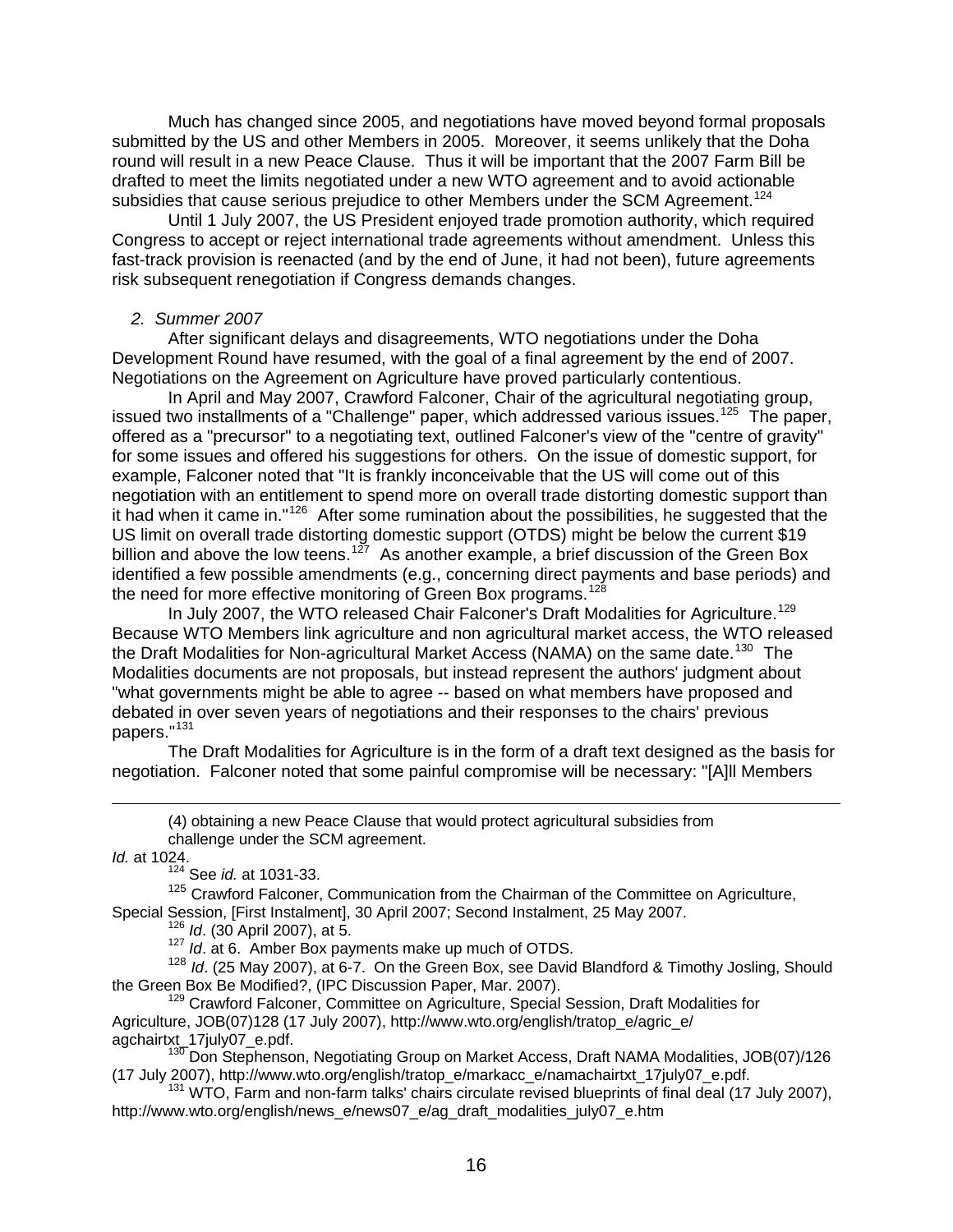know that any agreement requires compromise. And that can only be achieved by movement from established and preferred positions." The document takes all Members "out of their comfort zones," but spreads the "pain" of compromise in a "reasonably balanced way."[132](#page-17-0) For example, the Draft asks the US to reduce OTDS by 73% or 66%, to \$13 or \$16.4 billion -- a deeper cut than the reduction to \$22.5 billion that the US had offered formally or the \$17 billion it had offered informally; US Amber Box payments would be reduced by 60%.<sup>[133](#page-17-1)</sup> Special provisions for cotton would require an 82% reduction in US cotton subsidies. Similarly, the Draft asks the EU to reduce its OTDS by 85% or 75% (to €16.5 or €27.6 billion), possibly more than the EU offer of 75%, and to reduce its highest tariffs by 66%-73%, more than the 60% reduction that the EU had offered. The Draft offers detailed provisions on domestic support, market access, and export competition, as well as proposed amendments of the Green Box (URAA Annex 2), disciplines on international food aid, and other measures.

Immediate reaction to Falconer's text (as well as the accompanying NAMA modalities document) was cautious. EU spokesmen, for example, called the texts "a useful step forward," but noted that "there are points on which we have important concerns and other significant issues in the negotiations that are not included in these texts." $134$  A US spokeswoman called the texts "wide-ranging and complex," and indicated that the texts are "a single step" toward the establishment of modalities, "the detailed negotiating framework" required for final negotiations.<sup>[135](#page-17-3)</sup> Initial discussions on the Draft Modalities were scheduled for late July, with intensive negotiations to resume in September, followed by "an inevitable revision."<sup>[136](#page-17-4)</sup>

## **B. US Farm Bill**

#### *1. Background*

 US farm subsidies and trade barriers affect both US citizens and those in other nations, especially developing countries. Reform of US farm policy would offer numerous benefits, both in the US and internationally. Researchers, writing in 2005, identified six important reasons for reducing both subsidies and trade barriers.<sup>[137](#page-17-5)</sup> These include lower food prices in the US; lower costs and increased exports for US companies, both agricultural and nonagricultural; lower costs and increased fairness for US taxpayers; fewer environmentally harmful practices; increased export opportunities from more open markets; and higher global agricultural prices and increased incomes in developing countries, which would lead to a "more hospitable climate abroad" for US foreign policy.<sup>[138](#page-17-6)</sup>

<span id="page-17-0"></span> <sup>132</sup> Falconer, *supra* note 129, at 1, 2. COPA & COGECA disagree about balance. See Press Release, Falconer's new trade paper makes WTO dance to tune of USA, CDP(07)48-1e (18 July 2007) (stating that the draft "has been specifically designed to fit the new US Farm Bill"). The Farm Bill, however, had not been enacted by the time of this comment.<br><sup>133</sup> See Ag, NAMA Chairs Release Draft Agreements, Point Way to Doha Compromise, 11(26)

<span id="page-17-1"></span>BRIDGES WKLY TRADE NEWS DIG., 18 July 2007. A low OTDS cap and the 60% Amber Box reduction might "entail at least some restructuring of farm subsidy programmes" for the US. *Id.*

<span id="page-17-2"></span><sup>&</sup>lt;sup>134</sup> EU reaction to WTO Chairmen's texts on Agriculture and NAMA, 17 July 2007, http://ec.europa.eu/trade/issues/newround/doha\_da/pr170707\_en.htm (statement of Peter Power and Michael Mann).<br><sup>135</sup> Office of the US Trade Representative, Statement from Gretchen Hamel, 17 July 2007, linked

<span id="page-17-3"></span>from http://www.ustr.gov/. A later response criticized the significant cuts in cotton subsidies proposed in the Draft Modalities. Bradley S. Klapper, U.S. rejects WTO proposal on slashing cotton subsidies, SAN DIEGO UNION-TRIB., 24 July 2007.

<sup>136</sup> Falconer, *supra* note 129, at 2.

<span id="page-17-6"></span><span id="page-17-5"></span><span id="page-17-4"></span><sup>&</sup>lt;sup>137</sup> Daniel Griswold, Stephen Slivinski & Christopher Preble, Ripe for Reform: Six Good Reasons to Reduce U.S. Farm Subsidies and Trade Barriers (Center for Trade Policy Studies, TPA No. 30, 2005) 138 *Id*. at 11.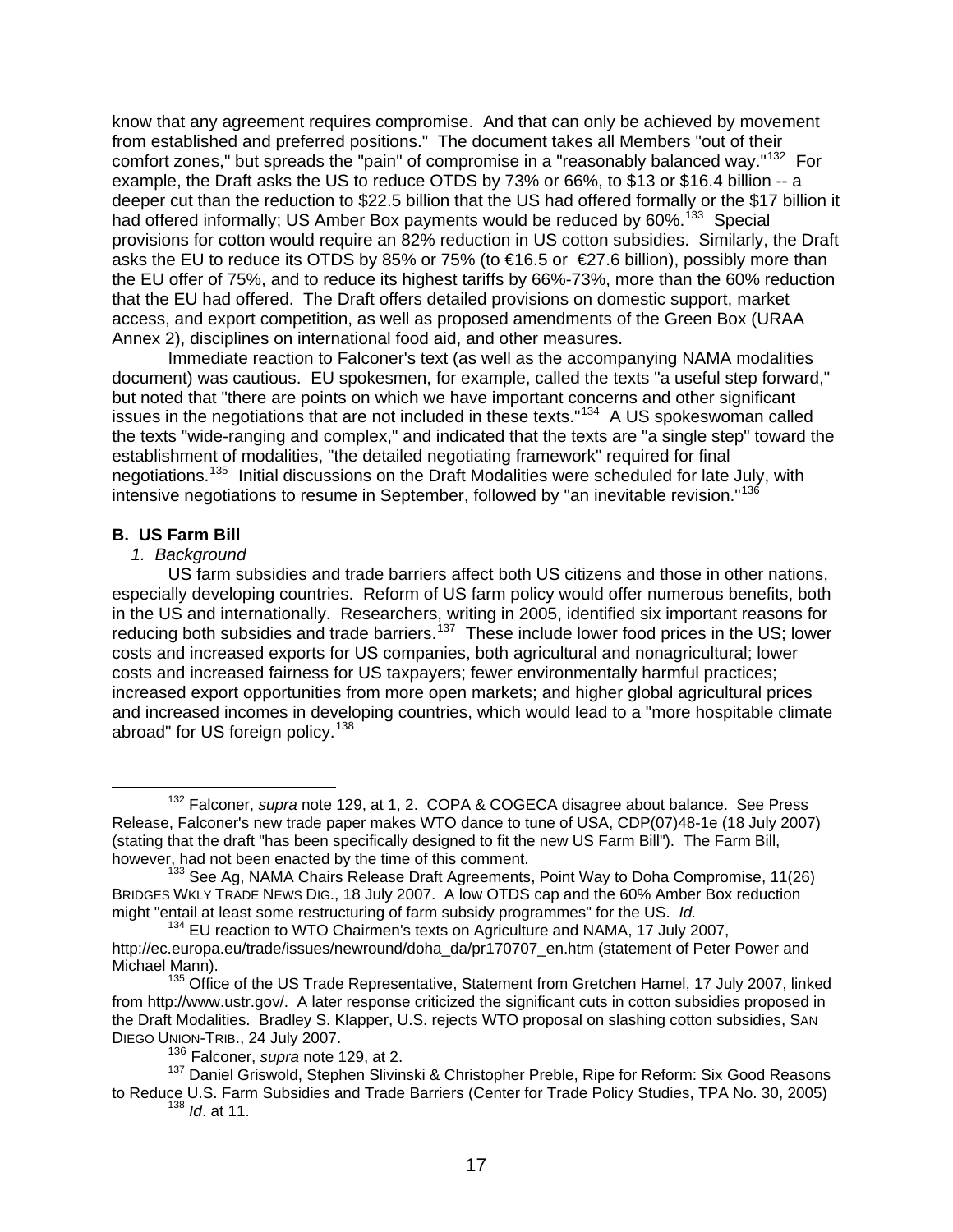In terms of world trade, US farm subsidies affect world markets for commodities with "a large market share and high subsidy rates."<sup>[139](#page-18-0)</sup> Indeed, as one expert suggested, a compelling reason to modify current Farm Bill provisions is "to bring them in line with existing WTO commitments and ensure that the United States is not forced to adjust its programs in response to WTO challenges."<sup>[140](#page-18-1)</sup> Another expert insisted that the farm policy should be reformed to mitigate its adverse impacts on farmers in developing countries. Current high commodity prices, especially for corn, make 2007 an ideal time for reform because "high prices would couch the impact of reform."[141](#page-18-2)

A recent article identified two possible options for a WTO-compliant Farm Bill: "eliminate or significantly reduce the relevant subsidy programs and accept the resulting reduction in the baseline of federal spending on rural communities . . . or . . . maintain the current baseline of Farm Bill spending by shifting funding into programs that are not vulnerable to challenge under the SCM Agreement."[142](#page-18-3) Further, the article provided guidelines to ensure that agricultural legislation does not violate trade agreements: "eliminate or reduce price-contingent programs; . . . avoid concentrating benefits on a limited number of commodities; and . . . support 'non-specific<sup>'[[143](#page-18-4)]</sup> programs, including rural development, infrastructure, conservation, and nutrition programs."[144](#page-18-5) The third of these alternatives may be most successful, especially when producers across the whole farm sector qualify. Conservation programs are a good example.<sup>[145](#page-18-6)</sup>

Yet another plan for reform, from the Center for Trade Policy Studies, recommended a "first-best solution" of ending farm programs entirely when the current Farm Bill expires, but also recognized the political infeasibility of this approach.<sup>[146](#page-18-7)</sup> Alternatively, the plan recommended an "up-front buyout program in place of existing subsidies and price supports" under which farmers would receive a lump sum in exchange for elimination of "subsidies, quotas, and tariffs."<sup>[147](#page-18-8)</sup> Repeal of agricultural legislation and enforceable contracts with farmers would ensure that producers remain ineligible for federal subsidies. Payments, perhaps paid over several years, would be decoupled from production and therefore fit within the Green Box.<sup>[148](#page-18-9)</sup>

 Of course, many others have made recommendations for minor or more radical amendments to US agricultural legislation. As the 2007 Farm Bill takes shape, however, radical reform of US farm policy seems unlikely.

143 Only "specific" subsidies are subject to challenge under the SCM Agreement. *Id*. at 1039.

144 Porterfield, *supra* note 23, at 1035. For details, see *id*. at 1035-1041.

<sup>145</sup> *Id.* at 1040-41.

<span id="page-18-0"></span><sup>&</sup>lt;sup>139</sup> Daniel A. Sumner, US Farm Bill Subsidies and World Commodity Markets (IPC Policy Focus, Farm Bill Series No. 2, Apr. 2007). A Congressional Budget Office report noted "As a percentage of agricultural output, U.S. subsidies in the [Amber Box] category are high enough to significantly distort production and trade but much lower than those of some other countries, most notably the EU." Bruce Arnold, Agricultural Trade Liberalization, at 4 (CBO Economic and Budget Issue Brief, Nov. 2006). 140 Josling, *supra* note 37, at 4.

<span id="page-18-2"></span><span id="page-18-1"></span><sup>141</sup> US Farm Bill: Impacts Beyond US Borders, 16(3) AGRI-TRADE FORUM (July 2007) (reporting on remarks of Robert L. Thompson). Reform is "the right thing to do," but it will also lead to increased export markets.

<span id="page-18-3"></span><sup>142</sup> Porterfield, *supra* note 23, at 1033. Another, less viable option is to keep current subsidies and accept sanctions under WTO cases. Because agriculture is only 1% of the US gross domestic product, the industrial and service sectors may lobby for agricultural reform, both to avoid a WTO impasse and to avoid trade sanctions from illegal farm subsidies. *Id*. at 1033-34.

<span id="page-18-9"></span><span id="page-18-8"></span><span id="page-18-7"></span><span id="page-18-6"></span><span id="page-18-5"></span><span id="page-18-4"></span><sup>146</sup> Sallie James & Daniel Griswold, Freeing the Farm: A Farm Bill for All Americans, at 1 (Center for Trade Policy Studies, TPA No. 34, 2007). Reform must be WTO compatible, and it must decrease market distortions (decoupled, no price support), "challenge the implied compulsion to spend" on farm policy, and "benefit the nation as a whole." *Id*. at 6.

<sup>147</sup> *Id.* at 7.

<sup>148</sup> *Id*. at 8, 14. James and Griswold provide more details and rationale for their proposal.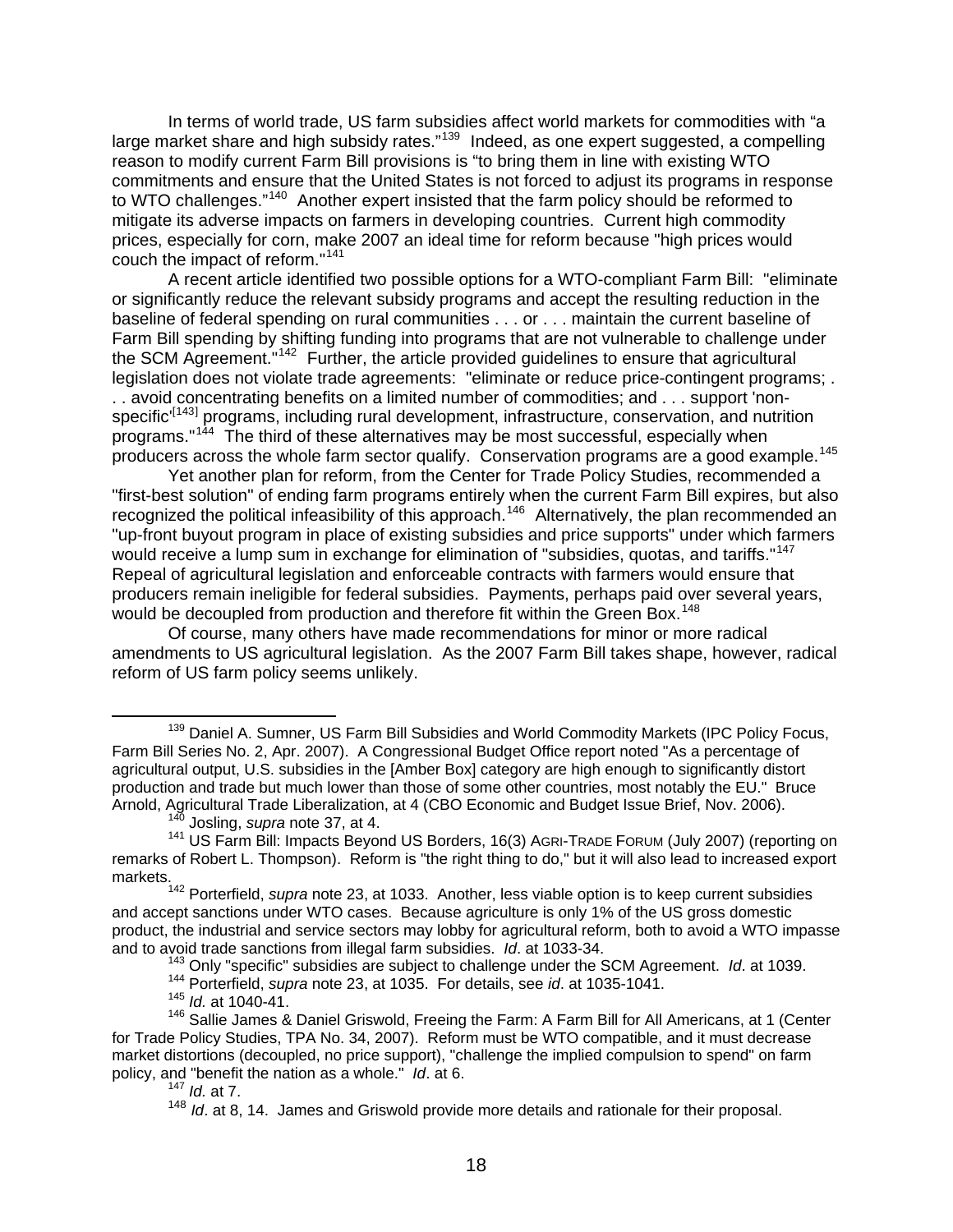#### *2. Negotiations*

In the months leading up to legislative consideration of the 2007 US Farm Bill, agricultural, environmental, and other sectors<sup>[149](#page-19-0)</sup> of the US economy have expressed opinions. While some have pressed for a continuation of current policies, others -- including some agricultural organizations -- have demanded reform. Indeed, one policy expert referred to a "ground swell of support for real reform coming from an unprecedented number and diversity of interest groups across the country."<sup>[150](#page-19-1)</sup> As Congress develops the Farm Bill, legislators are faced with pressure from these interest groups, along with serious budget uncertainties and high commodity prices. The concurrent WTO negotiations form a background to the Farm Bill negotiations.

In 2006, US Secretary of Agriculture Johanns expressed the intention of the Administration to make US farm programs under the 2007 Farm Bill "beyond challenge" under the WTO.<sup>[151](#page-19-2)</sup> In January 2007, Johanns proposed Farm Bill provisions, most intended to make domestic support more market oriented and less trade-distorting. In response to the cotton decision, the Secretary proposed to increase direct payments, but to eliminate restrictions that prohibit planting of fruits, vegetables, and wild rice on program land.<sup>[152](#page-19-3)</sup>

Congress, rather than the Secretary of Agriculture, writes the Farm Bill. In the House of Representatives, the Agriculture Committee approved its version on 19 July 2007. The House passed a Farm Bill, H.R. 2419, on 27 July 2007, after defeating an amendment designed to reform farm subsidies. H.R. 2419 would continue most domestic support, including direct payments, non-recourse marketing assistance loans,<sup>[153](#page-19-4)</sup> and counter-cyclical payments. It would, of course, make some amendments in current programs -- for example, changes in target prices and loan rates, as well as payment caps and income limitations. Most conservation programs would be continued or expanded, but annual caps would limit payments to individual farmers. The bill would also reform export credit guarantee programs to comply with WTO agreements. Among many other provisions, the bill would support and encourage expansion of production of renewable energy.

The WTO cotton case precipitated consideration of fruits and vegetables in the 2007 Farm Bill. Planting restrictions on base acres under the 2002 law led the WTO Panel and Appellate Body to conclude that direct payments cannot be considered minimally trade distorting subsidies that fit in the Green Box and are exempt from WTO obligations. Elimination of these restrictions would allow land to be shifted to fruit and vegetable production, expanding supply but also reducing grower prices. Edwin Young et al., *Relaxing Fruit and Vegetable Planting Restrictions*, 5 AMBER WAVES 12, 14 (Feb. 2007). About 12.5 million acres (of 434 million) produce fruits and vegetables, and lifting planting restrictions on base acreage may lead to more production in some regions. ERS analysis concluded, though, that "[m]arket effects of eliminating planting restrictions are likely to be limited and confined to specific regions and commodities. Supply shifts would be more likely in regions where the land and climate are suitable for vegetable production and nonbase acreage is in limited supply." *Id*. at 17.

<span id="page-19-4"></span><sup>153</sup> According to Secretary of Agriculture Johanns, the proposal, which would increase loan rates for some commodities, could increase Amber Box payments and make the US more vulnerable to WTO challenges. Peterson Optimistic on Chances for Committee's Farm Bill, INFORMA ECON. POL'Y REP., 23 July 2007, at 8, 9.

<span id="page-19-0"></span><sup>&</sup>lt;sup>149</sup> For example, the National Catholic Rural Life Conference advocated Farm Bill provisions to protect family farmers and the environment. See Rich Heffern, *Green Acres*, NAT'L CATH. REP., 6 July 2007.

<sup>150</sup> Thompson, *supra* note 120.

<span id="page-19-2"></span><span id="page-19-1"></span><sup>&</sup>lt;sup>151</sup> Mike Johanns, Transcript of Remarks, 31 August 2006 (Release No. 0333.06). Secretary Johanns preferred a strategy of "being the authors of future farm policy, [instead of] being in the audience as WTO challenges pull the safety net out from underneath our producers" and dismantle farm programs.

<span id="page-19-3"></span><sup>&</sup>lt;sup>152</sup> Emily Alpert, How Does the USDA Farm Bill Proposal Measure Up?, 11(1) BRIDGES 3 (Mar. 2007). For most commodities the increase would be small; for cotton, a larger increase would compensate for loan deficiency payments.